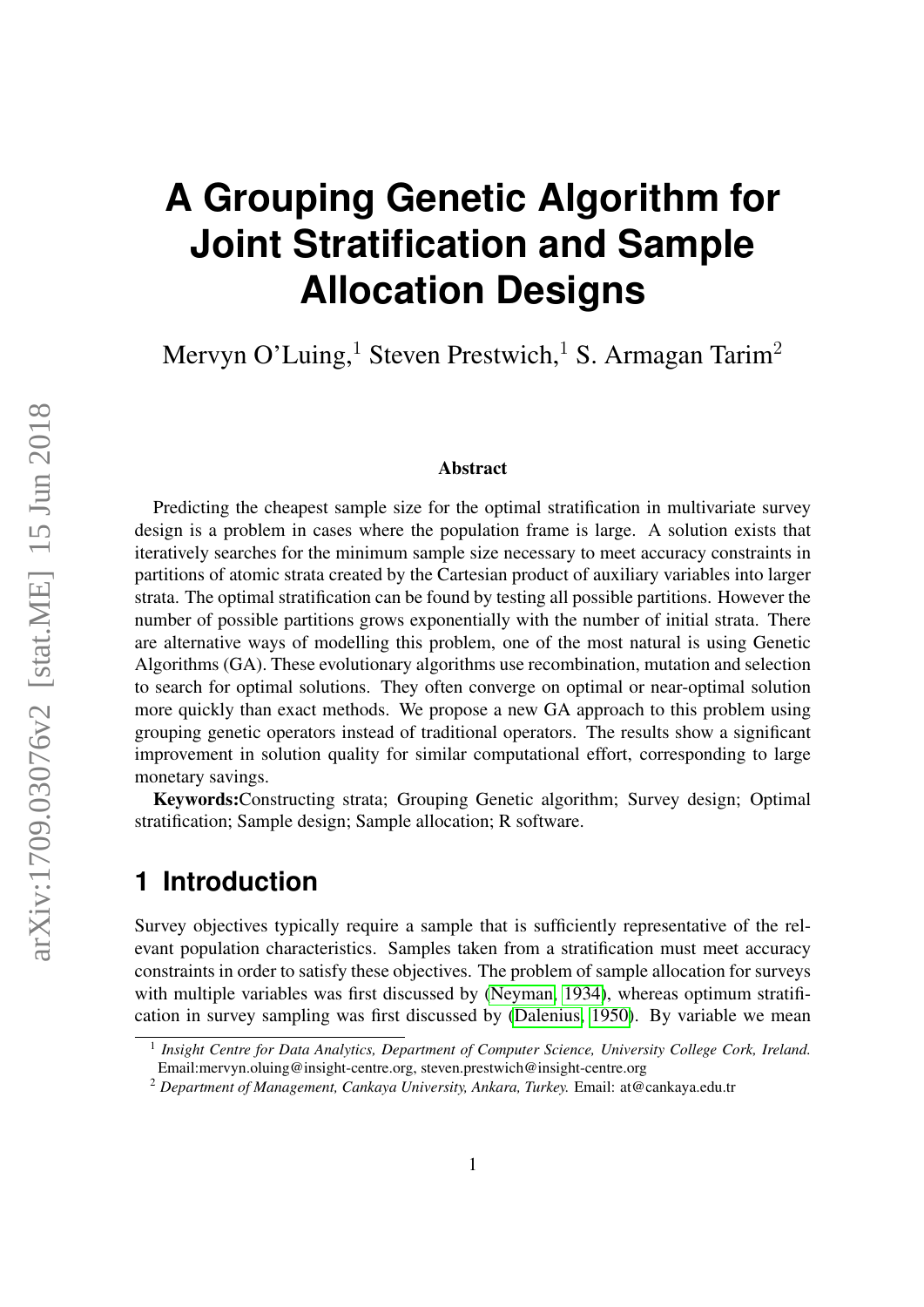the set of values or measurements recorded for a given characteristic from a population unit in a survey. In *stratified random sampling* simple random samples are extracted from nonoverlapping subpopulations or strata in a population [\(Cochran, 1977\)](#page-22-1). It is used to achieve savings in costs while obtaining information for each stratum and preserving the accuracy of the target estimates in terms of variance. Our analysis in this paper is limited to partitioning a Cartesian product of the set of values in all auxiliary variables (in future we will just say the *Cartesian product of auxiliary variables*) into larger groupings or strata and searching for the minimum sample size from these partitions necessary to meet precision constraints.

[\(Cochran, 1977\)](#page-22-1) outlines that stratification is useful where different levels of precision are required for respective subdivisions of a population. There is also an administrative purpose for the use of strata where reliable statistics are sought for various regions or provinces. Strata can also be used to apply relevant techniques to survey a population in accordance with certain characteristics. For example one interviewer might be adequate for a densely populated centre such as a hotel, whereas sparsely populated rural areas may require additional considerations such as more interviewers, over-time payments or travel costs. Similarly [\(Cochran, 1977\)](#page-22-1) notes that in sampling a business population it may be useful to put large firms into the same strata, separate to smaller firms which might require some form of area sampling. Another reason for stratification is where a heterogeneous population may be split into internally homogeneous strata, where the measurements vary little inside each stratum. Consequently, a small sample from a stratum can give a precise estimate of the stratum mean. The estimates of the mean from each stratum can be combined into a precise estimate of the mean for the whole population.

All of the above reasons for stratification mean that once the heterogeneous strata are established they are physically tangible in the sense that measurements can be obtained for the population of interest to the survey. The sample allocation is optimised so that it can be expected that the estimates of samples gathered from each stratum will fall within the pre-set variance constraints. Published research in this area includes the work of [\(Cochran,](#page-22-1) [1977;](#page-22-1) [Bethel, 1985,](#page-22-2) [1989;](#page-22-3) [Chromy, 1987;](#page-22-4) [Huddleston et al., 1970;](#page-23-0) [Kish, 1976;](#page-23-1) [Stokes and](#page-24-1) [Plummer, 2004;](#page-24-1) [Day, 2006,](#page-22-5) [2010;](#page-22-6) [Díaz-García and Cortez, 2008;](#page-23-2) [Kozak and Wang, 2010;](#page-24-2) [Kozak et al., 2008;](#page-24-3) [Khan et al., 2010\)](#page-23-3). Bethel and Chromy proposed similar convex programming algorithms to solve the Neyman optimal allocation to strata where a number of variables are of interest. The Bethel algorithm uses the Kuhn Tucker theorem and Lagrangian multipliers and is proven to converge quickly on the optimum allocation, if it exists. The Chromy algorithm, which also uses the Kuhn Tucker theorem and Lagrangian multipliers or Cauchy-Schwarz solutions, is simpler than the Bethel algorithm and has evidence of good convergence but this has not been proven. However, its notation can be adapted to fit-within the operation of the Bethel algorithm and the two have been combined into the *bethel.r* function (also known as the Bethel-Chromy function)[\(Barcaroli et al., 2014\)](#page-22-7), which is discussed further below. It is used to estimate minimum sample size for the variance constraints for a fixed stratification, whether they are physically tangible like those outlined above, or constructed like those discussed further down.

Research has also been conducted on two-stage sampling which optimises strata initially, and subsequently addresses sample allocation in the survey design. The initial step focuses on determining methods of constructing strata using auxiliary variables which are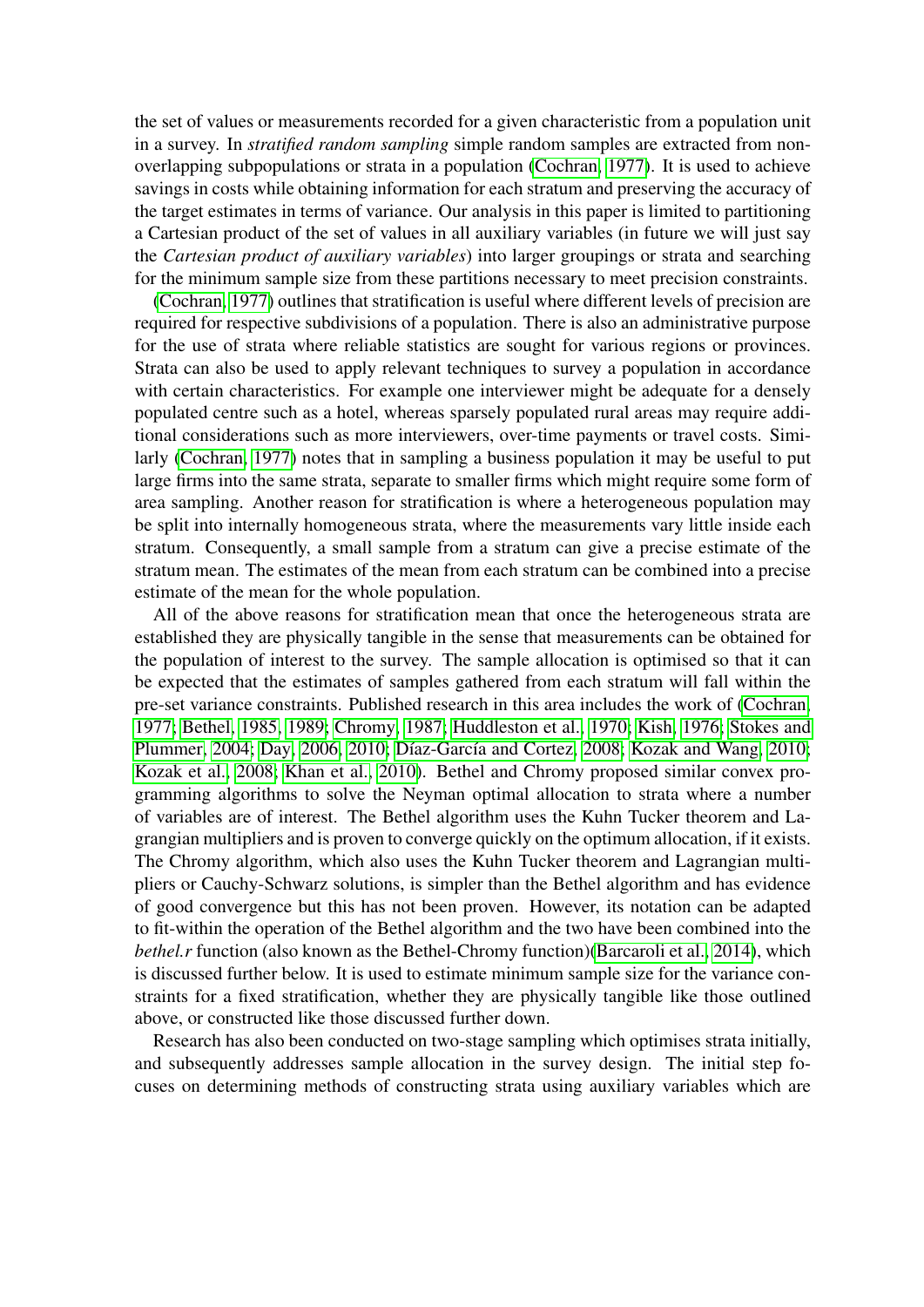correlated to the target variables to establish expected precision levels. Work in this area includes [\(Dalenius and Hodges Jr, 1959\)](#page-22-8), [\(Singh, 1971\)](#page-24-4), [\(Hidiroglou, 1986\)](#page-23-4), [\(Lavallée](#page-24-5) [and Hidiroglou, 1988\)](#page-24-5), [\(Gunning and Horgan, 2004\)](#page-23-5), [\(Khan et al., 2008\)](#page-23-6),[\(Lednicki and](#page-24-6) [Wieczorkowski, 2003\)](#page-24-6),[\(Lednicki and Wieczorkowski, 2003;](#page-24-7) [Briggs et al., 2000;](#page-24-8) [Kozak and](#page-24-9) [Singh, Kozak and Singh;](#page-24-9) [Lu and Sitter, 2002;](#page-24-10) [Reddy et al., 2016;](#page-24-11) [Rizvi et al., 2000;](#page-25-0) [Schnee](#page-25-1)[berger and Pöllot, 1985;](#page-25-1) [Thomsen, 1977\)](#page-25-2).

Finally there is research into the area of joint stratification and optimising sample size. Strata for both the univariate and the multivariate cases are constructed using correlated auxiliary variables. The process involves jointly considering minimum sample size for constructed strata in such a way as to provide the stratification that gives the minimum sample size required to meet constraints. It is possible to sub-divide the population into domains, e.g. areas or regions before estimating minimum sample size for constructed strata in each domain. Techniques used to solve the joint sample allocation and stratification problem include evolutionary and tree-based approaches of selecting the best solution. Work in this area includes [\(Kozak et al., 2007\)](#page-23-7), [\(Keskintürk and Er, 2007\)](#page-23-8) , [\(Baillargeon and](#page-21-0) [Rivest, 2009\)](#page-21-0), [\(Baillargeon and Rivest, 2011\)](#page-22-9) who address the univariate scenario and then there is [\(Benedetti et al., 2005\)](#page-22-10) and [\(Ballin and Barcaroli, 2013\)](#page-22-11) who deal with multivariate stratification scenarios.

[\(Ballin and Barcaroli, 2013\)](#page-22-11) use a Genetic Algorithm (GA) which is a modified version of *rbga.r* in the *genalg* R package to explore the search space of partitions of constructed strata to find the minimum sample size. Each partition contains subsets of constructed strata (henceforth called *atomic strata*) and these subsets represent stratifications of the atomic strata (henceforth called *strata*). Each partition is a candidate solution. GAs often converge quickly to optimal or near optimal solutions, and are particularly good at navigating rugged search spaces containing many local minima. The work of [\(Ballin and Barcaroli, 2013\)](#page-22-11) has been applied to the following surveys carried out by the Italian National Institute of Statistics (ISTAT):

- 2003 Italian Farm Structure Survey
- 2010 Monthly milk and milk products survey
- Economic outcomes of agricultural holdings survey
- Structure and production of main wooden cultivations survey
- Survey on forecasting of some herbal crops sowing

This paper presents research aimed at further developing their work by exploring an alternative GA with genetic operators that we claim are better suited to this application. We support our claim by comparing computational results on publicly-available test data. The genetic algorithm in the *SamplingStrata* 1.2 package [\(Barcaroli, 2018\)](#page-25-3) has been updated following the analysis we provide in this paper.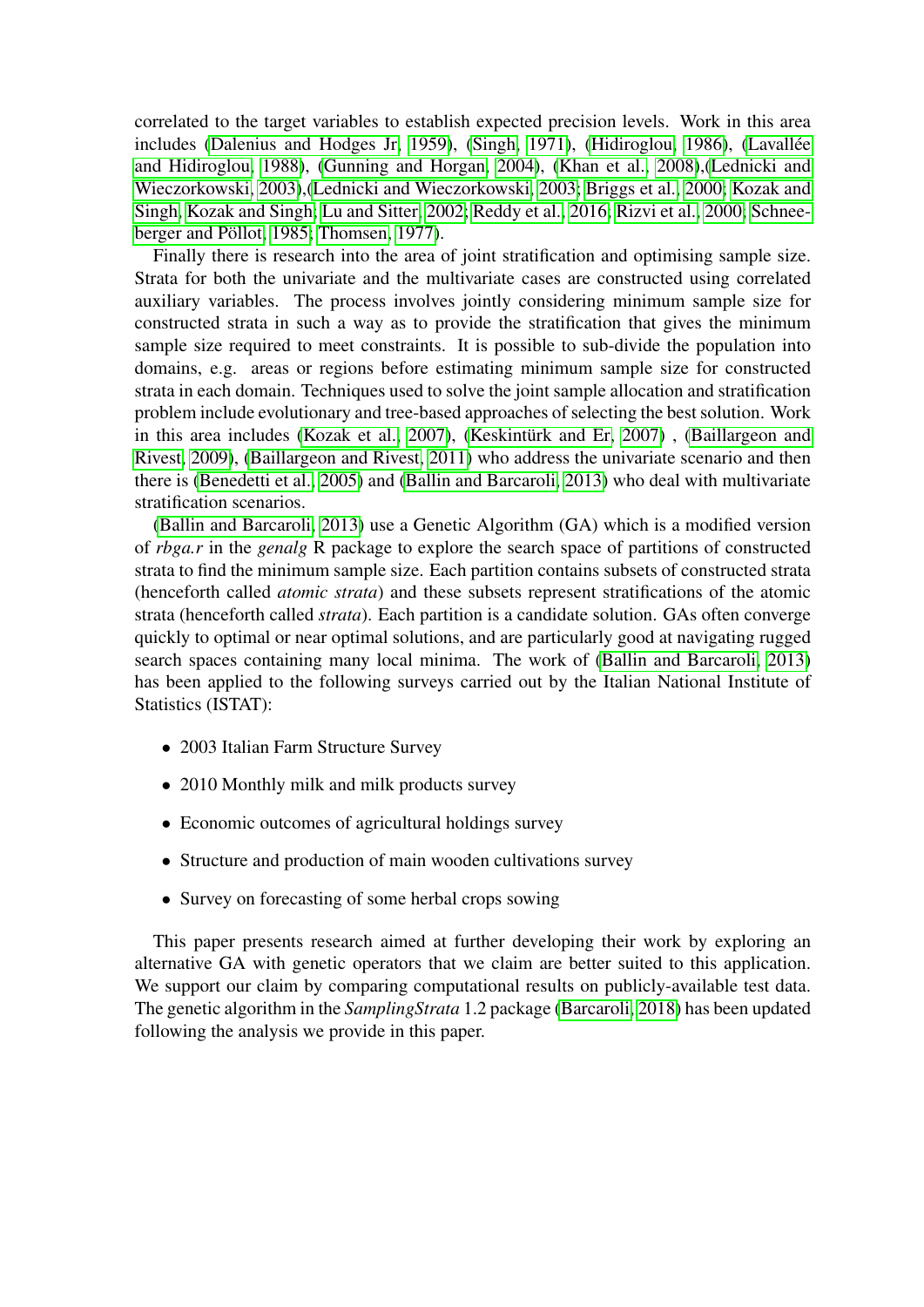### **2 Problem Description**

We refer to the problem description laid out in [\(Ballin and Barcaroli, 2013\)](#page-22-11) and [\(Barcaroli](#page-22-7) [et al., 2014\)](#page-22-7). This problem requires a population dataset in which there are N records. For each of these records there are target variables (also known as target features), i.e., those which are of interest to the survey. These are described as follows:

$$
Y_g(g = 1, \dots, G) \tag{1}
$$

where  $Y$  is a target variable and  $G$  is the total number of target variables.

A subset of the dataset containing the most correlated auxiliary variables is also selected. These auxiliary variables are formally described as follows:

$$
X_m (m = 1, \dots, M) \tag{2}
$$

where  $X$  is an auxiliary variable and  $M$  is the total number of auxiliary variables.

The Cartesian product of the auxiliary variables creates atomic strata for each domain (e.g. region, district, gender, social group, etc.).

$$
CP = X_1 \times X_2 \times \ldots \times X_M \tag{3}
$$

Atomic strata which are effectively empty sets (no corresponding values in the  $Y_G$  target variables) can be removed from the total. The number of possible atomic strata is described as follows:

$$
K = \prod_{m=1}^{M} k_m - I^*
$$
\n<sup>(4)</sup>

where  $K$  is the number of atomic strata, and  $I^*$  is the number of impossible or absent number of combinations of values created by the Cartesian product of the  $M$  auxiliary variables.  $k_m$  refers to an atomic stratum k in auxiliary variable m.

The Cartesian product results in the set of  $L$  atomic strata of size  $K$ .

$$
L = \{l_1, l_2, \dots, l_K\} \tag{5}
$$

After the creation of atomic strata the next step is to consider all possible partitions of the atomic strata and for each of these partitions: estimate the minimum sample size necessary to meet accuracy constraints. We then search for the partition that enables the global minimum sample size for the precision constraints.

The set of all possible partitions P of the L atomic strata is defined by  $\{P_1, P_2, \ldots, P_B\}$ . Each partition is a candidate solution. The number of possible partitions is known as the search space, because, if it was feasible in terms of time and cost, the full list of candidate solutions would be evaluated for the optimum solution. However, given that the set of partitions grows exponentially with the set of atomic strata, search techniques such as genetic algorithms are used as they can find an optimum solution without evaluating all possible solutions. There is more information on the genetic algorithm we use later in the paper. [\(Ballin](#page-22-11) [and Barcaroli, 2013\)](#page-22-11) provide a detailed report of the partitioning problem and describes how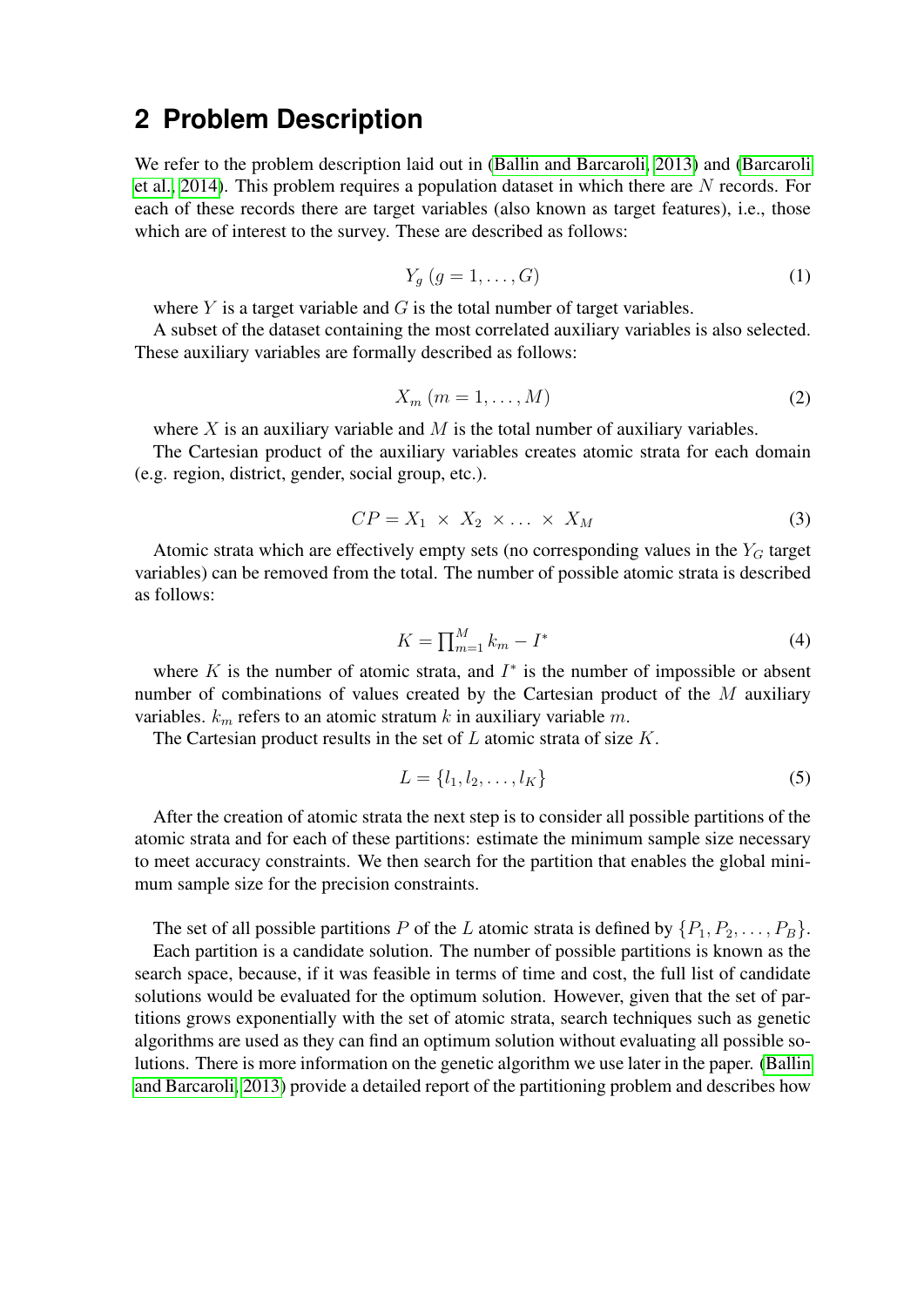to use the Bethel-Chromy algorithm to select the best partition for a given domain. We base our outline of the problem on the brief description provided by [\(Barcaroli et al., 2014\)](#page-22-7).

The set of atomic strata  $L$  is partitioned into subsets of strata called  $H$ . Please note the distinction between the set of L atomic strata (of length or size K) and strata H (or set of subsets of L) which results from a given partition of the set L. Assuming H strata,  $N_h$  is the population size for each different  $Y_g$  target variable in each stratum h. Similarly  $S_{h,g}^2$  are the variances of the G different target variables Y in each stratum h, where  $h = 1, \ldots, H$ and  $q = 1, \ldots, G$ . We assume a simple random sampling of  $n_h$  units without replacement in each stratum.

The estimator of the population total  $(\hat{T})$  is:

$$
E\left(\hat{T}_g\right) = \sum_{h=1}^{H} N_h \bar{Y}_{h,g}; (g = 1, \dots, G)
$$
\n<sup>(6)</sup>

where:

 $\bar{Y}_{h,g}$  is the mean of the G different target variables Y in each stratum h

The variance of the estimator of the total  $(\hat{T})$  is given by:

VAR 
$$
\left(\hat{T}_g\right) = \sum_{h=1}^{H} N_h^2 \left(1 - \frac{n_h}{N_h}\right) \frac{S_{h,g}^2}{n_h} \quad (g = 1, ..., G)
$$
 (7)

The upper limit of expected variance or precision  $U_q$  is expressed as a coefficient of variation CV for each  $\hat{T}_g$ , which normalises the variability in measurements in the different target variables and means that the variance can be compared relatively:

$$
CV\left(\hat{T}_g\right) = \frac{\sqrt{\text{VAR}(\hat{T}_g)}}{E(\hat{T}_g)} \le U_g \tag{8}
$$

where  $U_q$  is the expected sampling variance or precision for target variable g expressed as a coefficient of variation.

The cost function can be defined as:

$$
C(n_1, ..., n_H) = C_0 + \sum_{h=1}^{H} C_h n_h
$$
\n(9)

where  $C_0$  is the fixed cost and  $C_h$  is the average cost of interviewing one unit in stratum h and  $n_h$  is the number of units, or sample, allocated to stratum h.

As mentioned above, the set of  $H$  strata will vary for each partition of the  $L$  atomic strata. However, if the average cost of sampling a unit in the population is fixed this means that even though the set of  $H$  and size of each  $h$  might vary, the average sampling cost for a unit in  $h$  remains fixed. Alternatively, the sampling costs for each atomic stratum might also be estimated after the set of atomic strata has been prepared. [\(Ballin and Barcaroli,](#page-22-11) [2013\)](#page-22-11) indicates that the expected cost of observing a unit in a given aggregate stratum can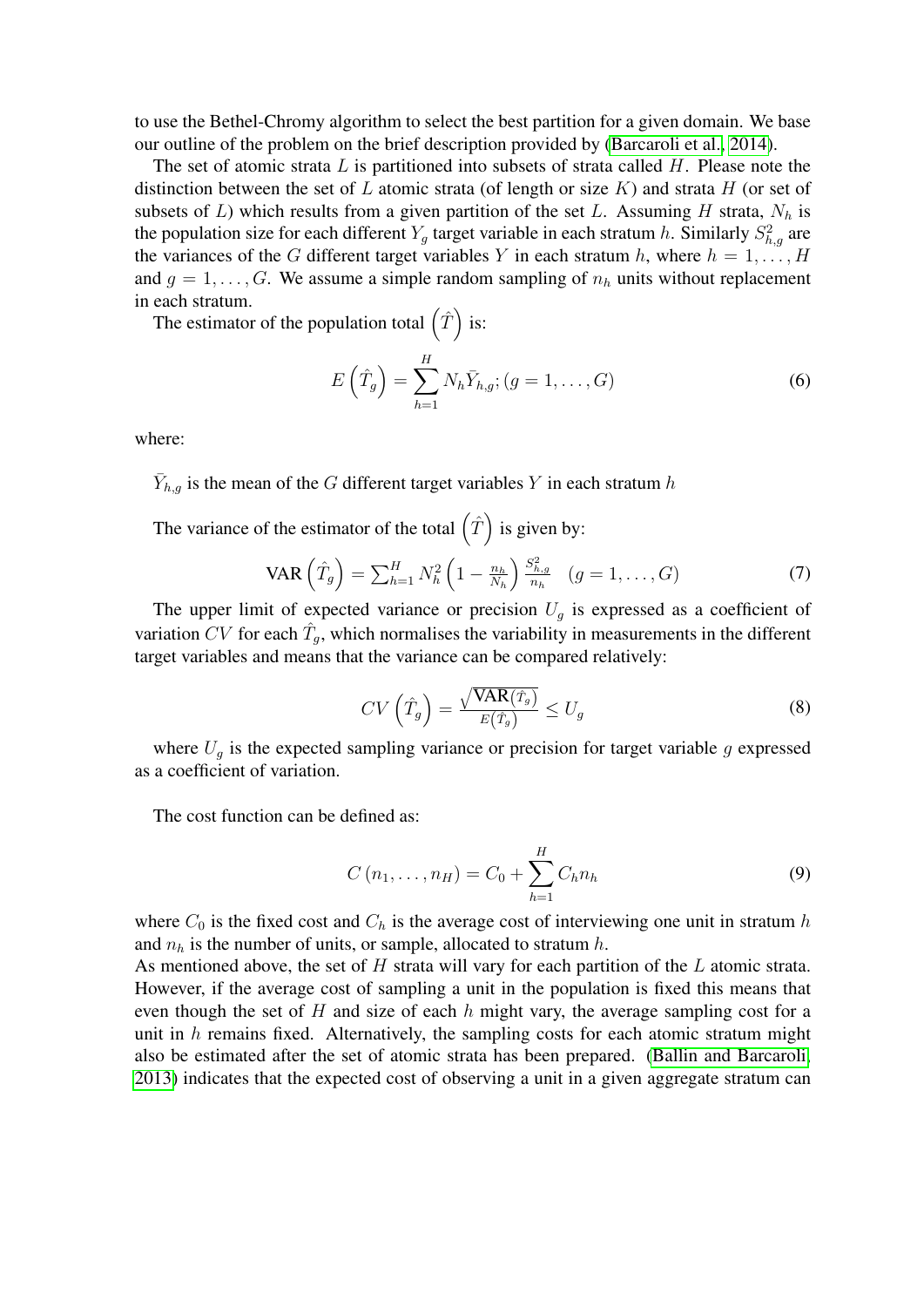be estimated by averaging the costs in each contributing atomic stratum, weighted by their population. In our analysis we take the view that  $C_0$  and  $C_h$  are constant in the linear cost model therefore both can be utilised after the minimum sample size is found. Therefore,  $C_0$ is set to 0, and  $C_h$  is set to 1.

The problem is consequently summarised as follow:

$$
\begin{cases}\n\min \to n = \sum_{h=1}^{H} n_h \\
CV\left(\hat{T}_g\right) \le U_g\n\end{cases}
$$
\n(10)

The problem is then solved using the genetic algorithm in *SamplingStrata* to evolve a set of potential solutions which are evaluated to estimate the minimum sample size necessary to meet the precision constraints using the *bethel.r* function and each of these solutions is ranked from lowest sample size to highest.

### **3 Genetic Algorithms**

Genetic Algorithms (GAs) are a nature-inspired class of optimisation algorithms, modelled on the ability of organisms to solve the complex problem of adaptation to life on Earth. The variables of an optimisation problem are called *genes* and their values *alleles*. A candidate solution is a list of alleles called a *chromosome* and the objective function, which is maximised by convention, is called the chromosome's *fitness*. The search for fit chromosomes (solutions with high objective) uses two *genetic operators*: small random changes called *mutation*, equivalent to small local moves in a hill-climbing algorithm; and large changes called *crossover* in which the genes of two *parent chromosomes* are *recombined*. GAs often give more robust results than search algorithms based on hill-climbing, because of their use of recombination, and they have found many applications since their introduction in 1975 by John Holland.

The original genetic algorithm (GA) used for this problem, in the R Core [Team](#page-24-12) [\(2015\)](#page-24-12) package *SamplingStrata* [\(Barcaroli et al., 2014\)](#page-22-7), is an elitist generational GA in which the atomic strata L are considered to be elements of a set (or genes) for a standard one-point crossover strategy. In each iteration the best solutions are carried over to the next generation of candidate solutions. For each remaining candidate solution (or chromosome) in the new generation two of the solutions from the original are randomly selected. These parents are recombined to form one offspring and are mutated at a specified or default probability. Classical genetic operators are used: point mutation and single-point crossover.

However, the problem is an example of a *grouping problem* (related to *packing*, *cutting* and *partitioning* problems). In such problems a set of objects must be partitioned into disjoint groups. The obvious problem representation is that used in *SamplingStrata*: one gene per object, with an allele (value) for each group, and standard genetic operators can be applied to this representation (as was done in *SamplingStrata*).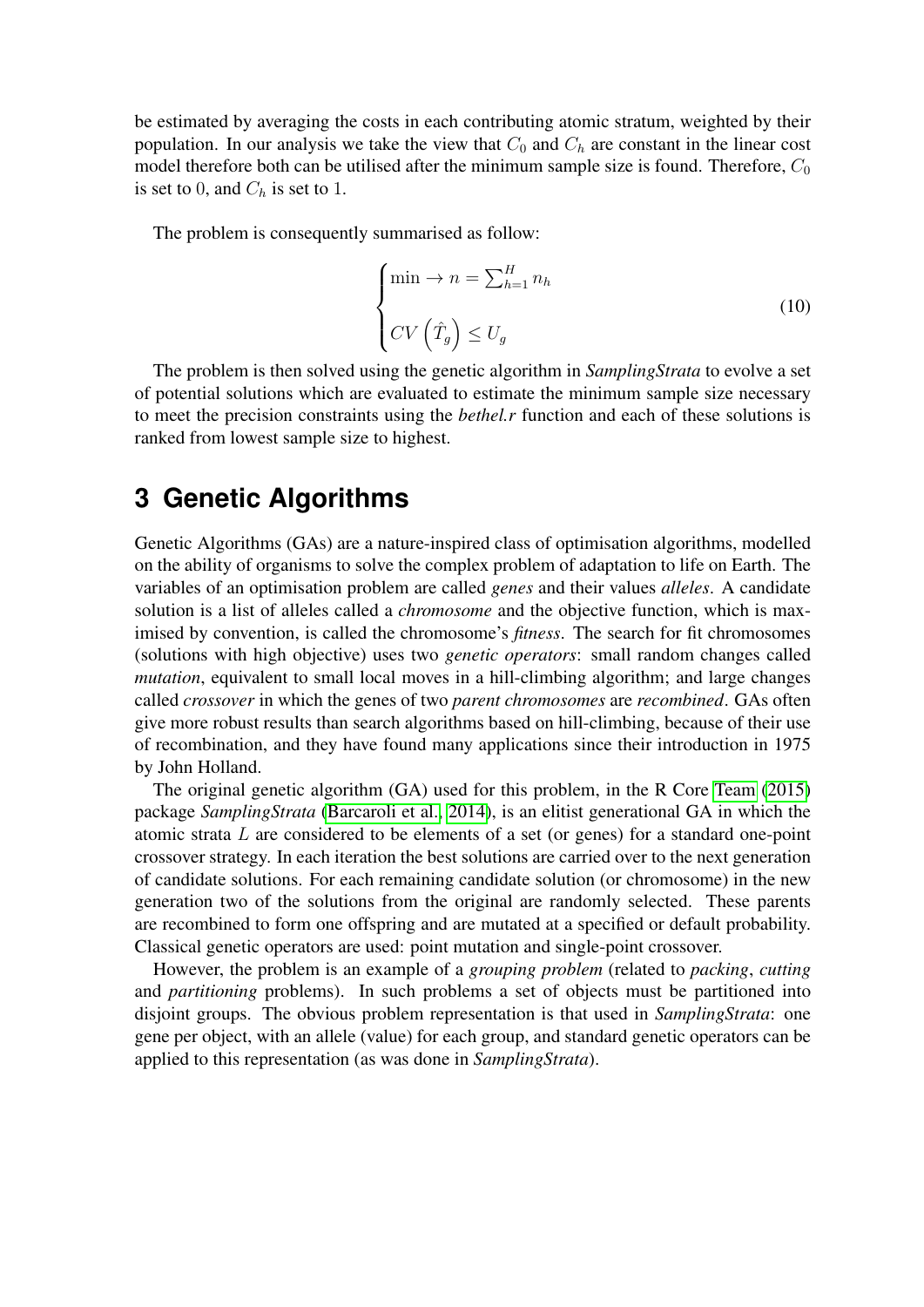Unfortunately, standard genetic operators are known to perform poorly on grouping problems. The reason is that the representation contains a great deal of *symmetry*: given a grouping, permuting the group labels yields an equivalent grouping. Symmetry has a damaging effect on GAs because recombining similar parent groupings might yield a very different offspring grouping, violating the basic GA principle that parents should tend to produce offspring with similar fitness. This effect can be alleviated by designing more complex genetic operators and problem models [Galinier and Hao](#page-23-9) [\(1999\)](#page-23-9) or by clustering techniques [Pelikan](#page-24-13) [and Goldberg](#page-24-13) [\(2000\)](#page-24-13). We shall follow the former approach by designing a special GA called a *grouping genetic algorithm* (GGA) [\(Falkenauer, 1998\)](#page-23-10). GGAs have been shown to perform far better than standard GAs on grouping problems, so it might be a better approach for our problem than that of [\(Ballin and Barcaroli, 2013\)](#page-22-11).

### **4 Grouping Genetic Algorithms**

In a GGA a chromosome represents a list of groups, for example

$$
(\{1\},\{2\},\{3,6\},\{4\},\{5\})
$$

Here the numbers are objects and the chromosome contains 5 groups (indicated by  $\{\ldots\}$ ). Recombination works as follows. Suppose we have two parent chromosomes:

$$
(\{1\},\{2\},\{3,6\},\{4\},\{5\}) \qquad (\{1,2\},\{3\},\{5,6\},\{4\})
$$

To generate an offspring, choose a section of each of the two parents, for example  $({2}, {3}, 6)$ from the first chromosome and  $(\{5, 6\}, \{4\})$  from the second one. Then inject the section from the first chromosome into the second chromosome, at the start of its section: for example inject  $({2}, {3, 6})$  into the second chromosome just before group  ${5, 6}$ , giving an offspring

$$
(\{1,2\},\{3\},\{2\},\{3,6\},\{5,6\},\{4\})
$$

This is not a solution because some items occur twice, so remove repeated items that were already in the chromosome before injection:

$$
(\{1\}, \{\}, \{2\}, \{3, 6\}, \{5\}, \{4\})
$$

Finally, delete any empty groups:

$$
(\{1\},\{2\},\{3,6\},\{5\},\{4\})
$$

To generate the other offspring (if the chosen GA requires 2 offspring) inject the section  $({5, 6}, {4})$  from the second chromosome into the first one just before its section:

 $({1}, {5}, 6, {4}, {2}, {3}, 6, {4}, {5})$ 

Again delete repeated items that were there before injections:

$$
(\{1\},\{5,6\},\{4\},\{2\},\{3\},\{\},\{\})
$$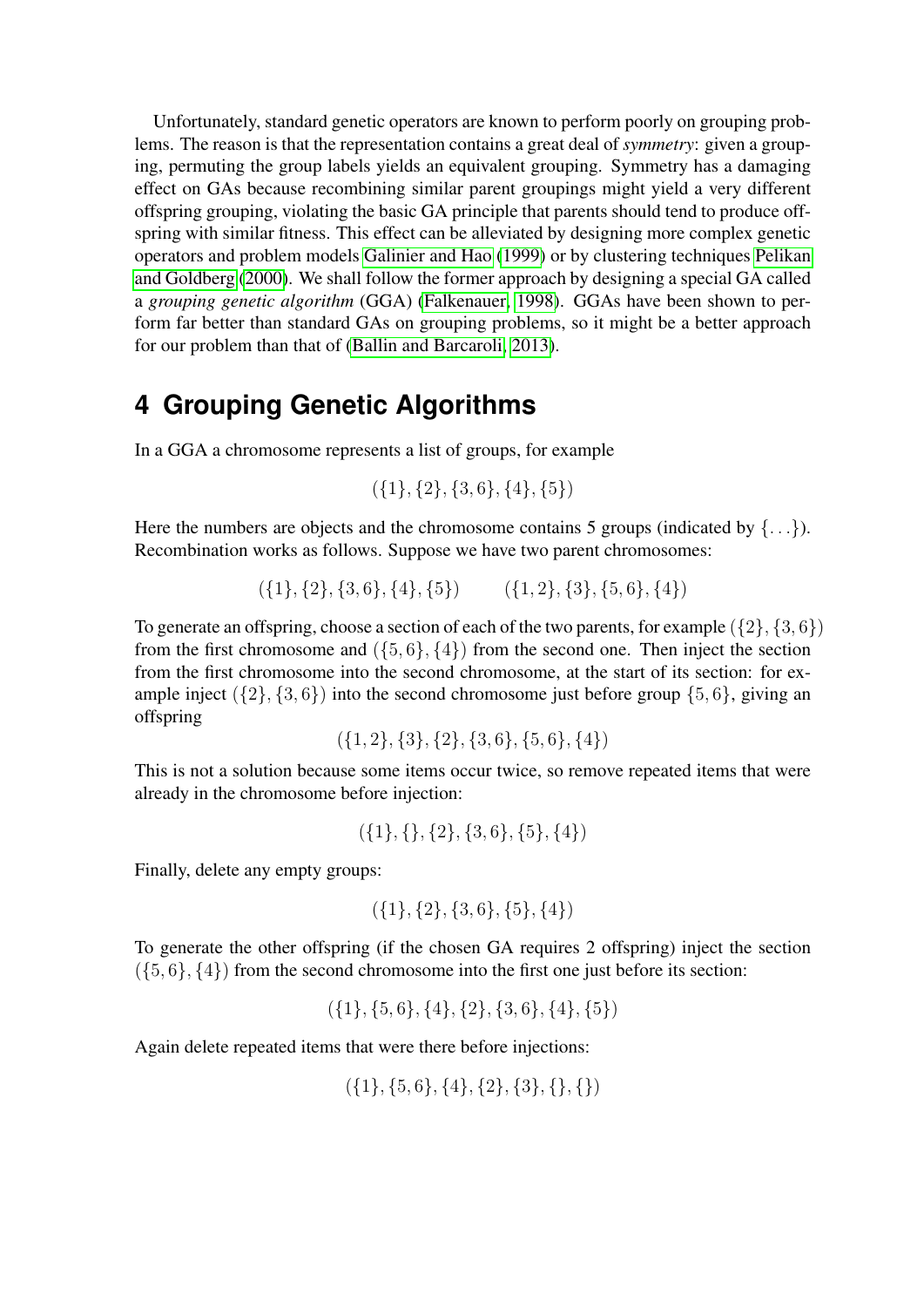and delete empty groups:

 $({1}, {5}, 6, {4}, {2}, {3})$ 

Mutation is simple: items can be moved between groups, or moved to new groups (in some applications this must respect *capacity constraints*). GGAs typically have an additional operator called *inversion*. This selects a section of the chromosome and reverses it. For example

$$
(\{1\},\{2\},\{3,6\},\{4\},\{5\})
$$

might become

$$
(\{1\},\{2\},\{5\},\{4\},\{3,6\})
$$

This does not affect the packing represented by the chromosome, but it changes the future effects of crossover. The idea is that some orderings might be better than others because they are more likely to keep together groups that belong together in good packings.

#### **5 GGA for our problem**

There is no single canonical GGA and they tend to be tailored for specific applications, but most have the above features in common. We now design a tailored GGA for our problem, adapted from one designed for the *Blockmodel Problem* [\(James et al., 2010\)](#page-23-11). We fit it into a modified version of the function called *rbga.r* from the *genalg* R package [\(Willighagen,](#page-24-14) [2005\)](#page-24-14). It is designed to work with the other functions in *SamplingStrata*, and is applied to the joint stratification and optimum sample size problem as follows.

Firstly we generate a random initial population. We obtain the full set of viable atomic strata of size  $K$  from the Cartesian product of the auxiliary variables (see above). A population, or set of candidate solutions, of a predetermined size  $p$ , is randomly generated for the K atomic strata. Each candidate solution (or individual) is a vector representing a stratification of the atomic strata The stratification in the vector is generated by  $K$  integers randomly generated from the interval  $[1, K]$ , so the genome of each individual contains integers ranging in value  $v_k$  from  $1 < v_k < K$ . The frequency with which the integers occur is used to define the groups for the atomic strata.

The fitness for each chromosome in the population is calculated by estimating the minimum sample size required to meet constraints. The resulting sample size or cost is then ranked from lowest to highest and the population is sorted accordingly.  $C_0$  is the fixed cost and is excluded from our cost function as it is unrelated to sample-size.  $C_h$  is the average sampling unit cost. For the purposes of our analysis below we assume that because  $C_h$  is constant in the linear cost model it is not essential to the selection of sample size. If  $C_h$  is set to 1, then the cost function will simply calculate the minimum sample size required to meet the constraints.  $C_0$  is set to 0, and  $C_h$  is set to 1 in the experiments described below.  $n_1, ..., n_{H_P(v)}$  are the sample sizes for each stratum in the partitioning of individual  $P(v)$ .

The GGA now evolves the population as follows. It selects two parents to generate an offspring. This needs to be done for each remaining individual in the population after the elite individuals have been added, i.e.  $N_p - E$  times. Create  $N_p - E$  child chromosomes, by randomly selecting two crossover points of the groups list in parent 1 and inserting the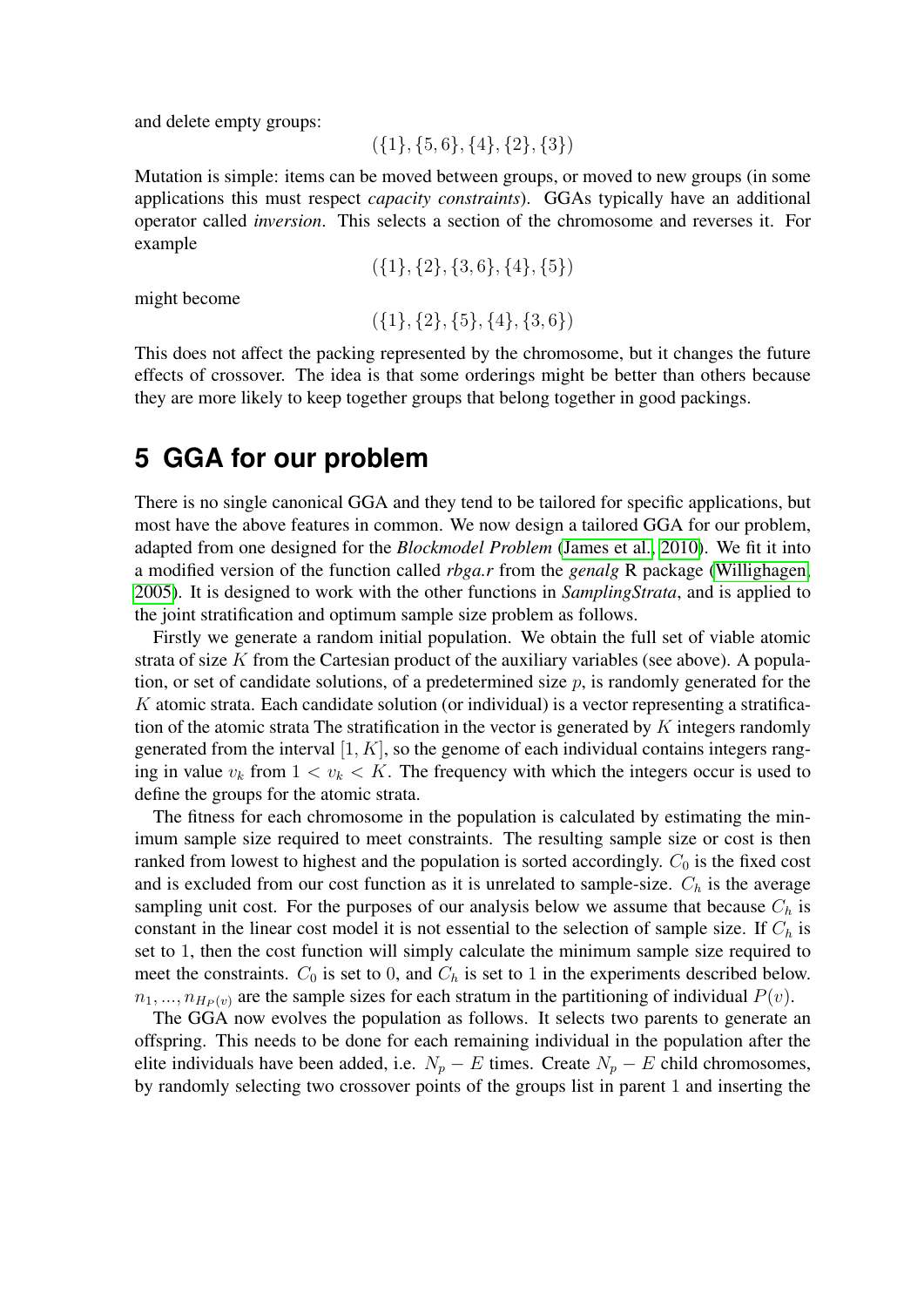corresponding values from 'parent 1' into a copy of 'parent 2', to create the child. Remove any empty groupings from each chromosome. Empty groups can occur when the new values are inserted into the child. Rename the groups so that there is a consecutive order to the group names: as mentioned above these are integers, so it is useful to keep the group names as they were originally. Apply mutation to each value of the child, at a rate which is determined by a preset mutation probability.

Evaluate the fitness of each individual in the new population and rank them. Calculate the number of individuals  $E$  to be kept from one generation to the next. This is obtained by multiplying the elitism rate  $e$  by the population size,  $p$  and rounding down to the nearest integer:  $E = |e \times p|$ . Then take the first E individuals from the sorted population, which equates to the E best individuals carried forward to the next generation.

The fitness for each chromosome in the population is evaluated by estimating the minimum sample size required to meet constraints. The population is then ranked in ascending order on the basis of which chromosome enables estimation of the smallest sample size. It selects the  $E$  best individuals on the basis of fitness value for carrying in to the new population to be generated. With a preset probability it inverts each individual in the population. Inversion is described in more detail below.

Repeat until the last iteration, the output from the last iteration is the population which gives the lowest sample size that has been found from the search space of possible solutions at this stage.

Set the number of iterations which we wish to run the algorithm for. This should be enough to give the GGA a chance to converge on the optimum solution after the mutation and inversion likelihoods have been applied. If, however, the optimum solution is known beforehand the algorithm can be set to stop at this point.

The mutation function is as described by [\(Cortez, 2014\)](#page-22-12). For each atomic stratum of the child chromosomes a random number is generated between 0 and 1. If this number is less than the mutation probability, the value or group number of the atomic stratum is changed (by generating a new value from between 1 and the maximum grouping number), otherwise it is not changed.

Recall that strata should be mutually disjoint but internally homogeneous subsets of the population. There are two levels of strata in this problem. The basic level is the atomic strata created from the cartesian product of auxiliary variables (see section 2). We intend to create higher level strata/subsets or groupings of atomic strata. If each atomic stratum contains values that are the same or close in value then smaller sample sizes are needed for a precise estimate of the mean or total for the target variables. It follows also that grouping homogeneous atomic strata into strata will also require a smaller sample size to meet precision constraints. This is what leads to a good candidate solution, i.e. the strata are internally homogeneous but mutually disjoint and smaller samples sizes result. The GGA should more efficiently exploit good solutions in searching for an optimal solution.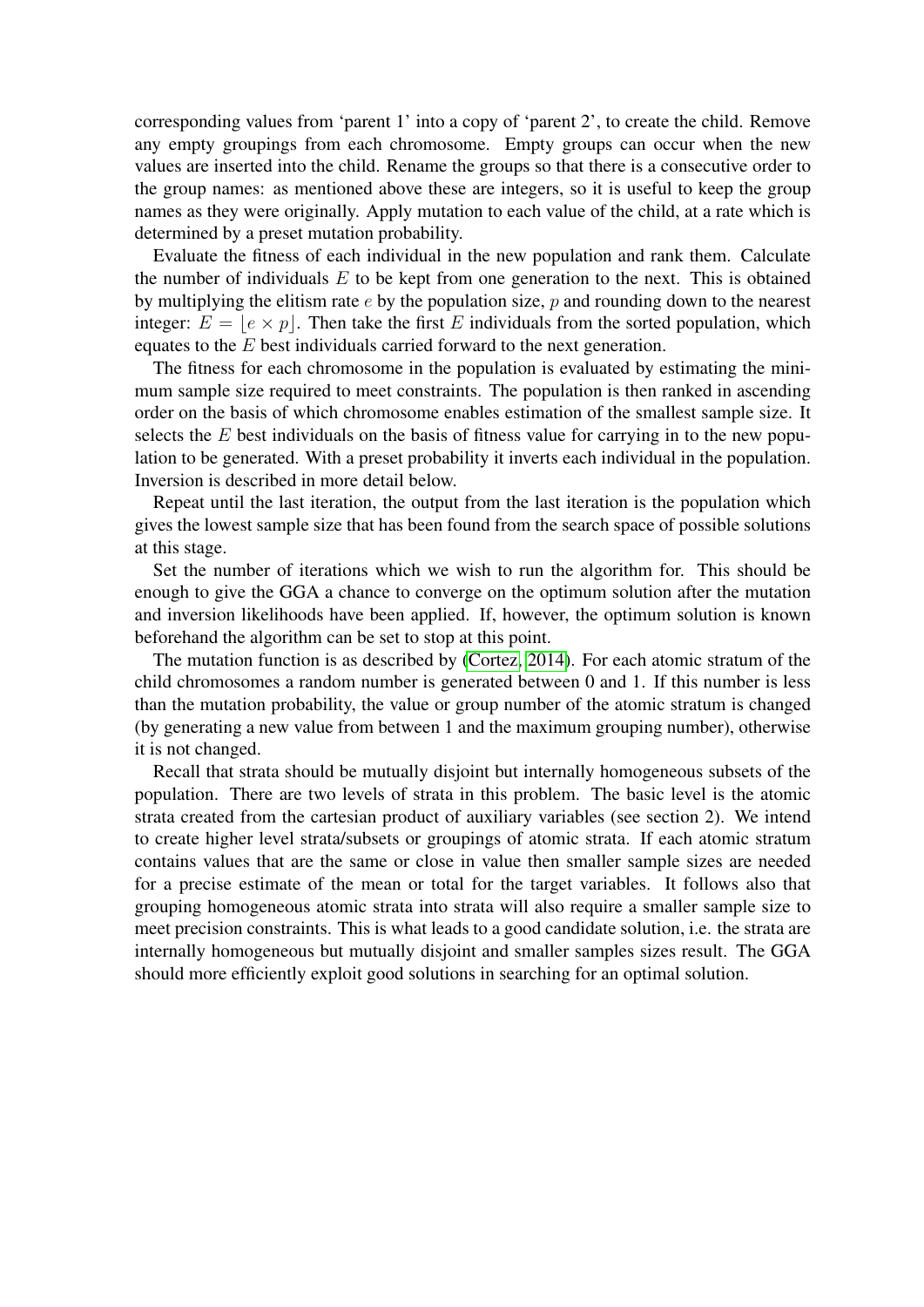## **6 Comparing the Genetic Algorithms**

When our GGA was being developed its performance was compared to that of the original GA using experiments on the *swissmunicipalities* data example provided in [\(Barcaroli et al.,](#page-22-7) [2014\)](#page-22-7). We will report these findings in section 6. We used the same experiments so that we would have an idea of what results to expect and to see whether the GGA was showing an improved result for the same starting parameters. The *swissmunicipalities* dataset represents a complete population that provides information about Swiss municipalities in 2003. Each municipality belongs to one of seven regions which are at the NUTS-2 level, i.e. equivalent to provinces. Each region contains a number of cantons, which are administrative subdivisions. There are 26 cantons in Switzerland. The data, which was sourced from the Swiss Federal Statistical Office and is included in the *sampling* and *SamplingStrata* packages contains 2,896 observations (each observation refers to a Swiss municipality in 2003). They comprise 22 variables, details of which can be examined in [\(Barcaroli et al., 2014\)](#page-22-7).

The target estimates are the totals of the population by age class in each Swiss region. In this case, the  $G$  target variables will be:

- Y1: number of men and women aged between 0 and 19,
- Y2: number of men and women aged between 20 and 39,
- Y3: number of men and women aged between 40 and 64,
- Y4: number of men and women aged 65 and over.

Given that 4 target variables have been selected there are only 18 remaining variables to choose the auxiliary variables from. However, it is useful to draw a selection of the most correlated variables from the 18, in such a way that they will be of interest to survey designers and this in turn ensures that the sample search space which arises from their cross-product will not be any bigger that what's required. The  $M$  auxiliary variables were chosen because they relate in some way to the use of land area. As they are continuous variables, they were converted into the categorical variables below, using a k- means univariate clustering method [\(Hartigan and Wong, 1979\)](#page-23-12):

- X1: Classes of total population in the municipality. 18 categories.
- X2: Classes of wood area in the municipality. 3 categories.
- X3: Classes of area under cultivation in the municipality. 3 categories.
- X4: Classes of mountain pasture area in the municipality. 3 categories.
- X5: Classes of area with buildings in the municipality. 3 categories.
- X6: Classes of industrial area in the municipality. 3 categories.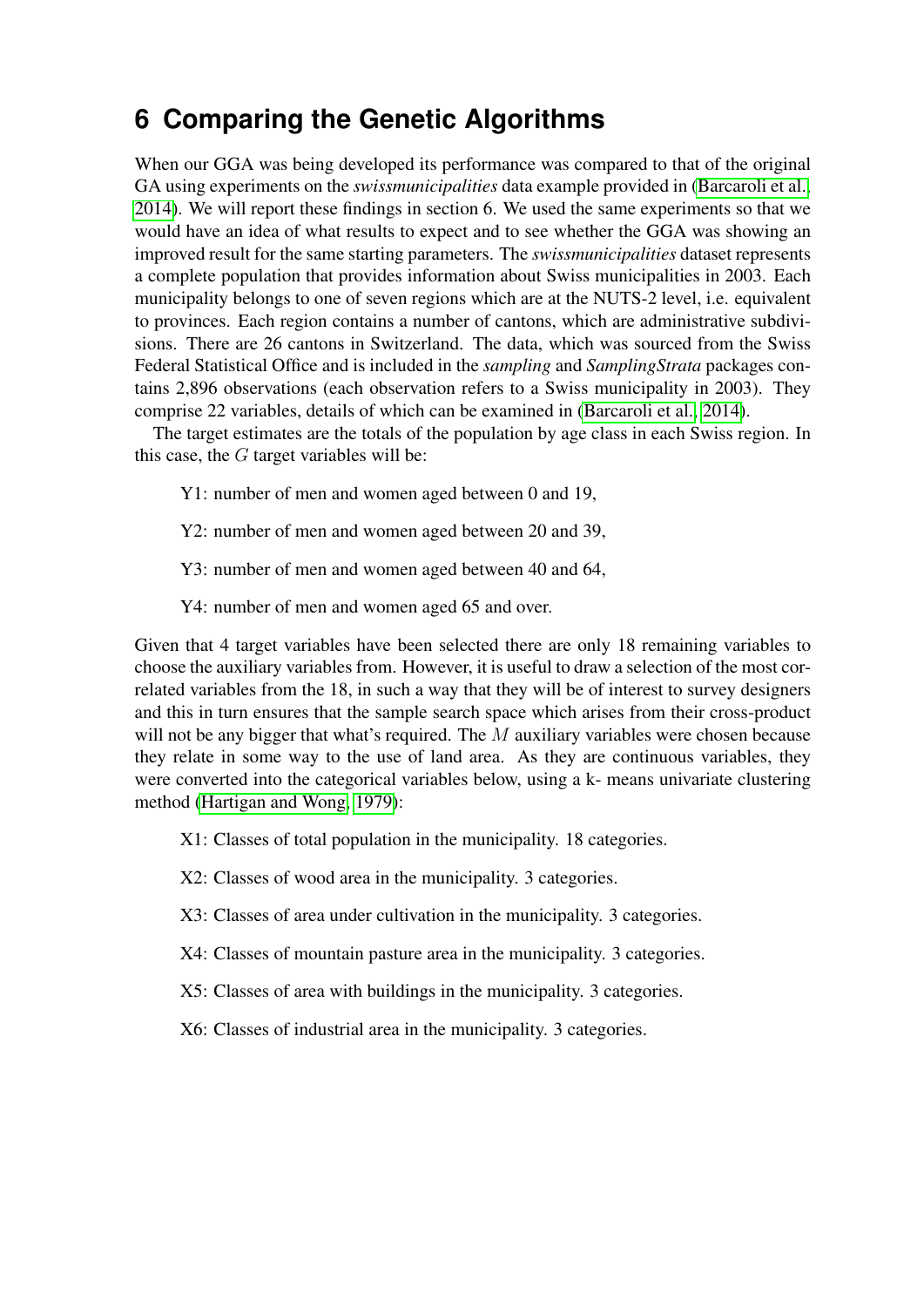There are 7 regions, which we can use as administrative strata. They can be called domains which distinguishes them from the strata which both algorithms construct. The decision to stratify by region is because, as outlined above, we wished to replicate the experiment outlined in [\(Barcaroli et al., 2014\)](#page-22-7). However researchers can also compare the performance of our GGA against the *SamplingStrata* GA on stratification by state for the American Community Survey PUMS dataset in section 7 below.

The selected target, auxiliary variables, domains as well as the municipal names variable are combined into a data frame. The municipal names variable is an identifier and will not be used to make the Cartesian product or calculate the minimum sample size. This data frame has the same number of observations as *swissmunicipalities*, but fewer variables.

Atomic strata are then calculated from the Cartesian product of the auxiliary variables. Each stratum has a particular identification which is a concatenation of the common values arising from each valid cross product of the auxiliary variables. The expected number of atomic strata arising from the Cartesian product is 4,374, however not all combinations of values can be matched with corresponding values in the auxiliary variables, and as a result 641 valid atomic strata are selected. Recall that  $C_0$  is set to 0, and  $C_h$  is set to 1, which means that our cost function is

$$
C = n = \sum_{h=1}^{H} C_h n_h
$$
\n(11)

where  $h = 1, \ldots, H$  and each h is a subset of the set of atomic strata L

Our precision constraints are set as 0.05 for each target variable and for each domain such that a matrix of equal constraints is created, however, it is possible to tailor the precision requirements for each target variable and domain respectively. The population size of chromosomes to be generated is set to 20, the default mutation and elitist settings are used, the minimum number of units in each stratum is 2 and the number of iterations is set to 400. Again, these can vary according to the practical requirements of the experiments. With the common data frames, atomic strata, precision constraints as well as the above parameters the two algorithms are now ready to work.

Each algorithm was evaluated 30 times with the default mutation and default elitist settings. The results for Sample Size and Strata after 30 experiments each with 400 iterations are summarised in the scatterplot.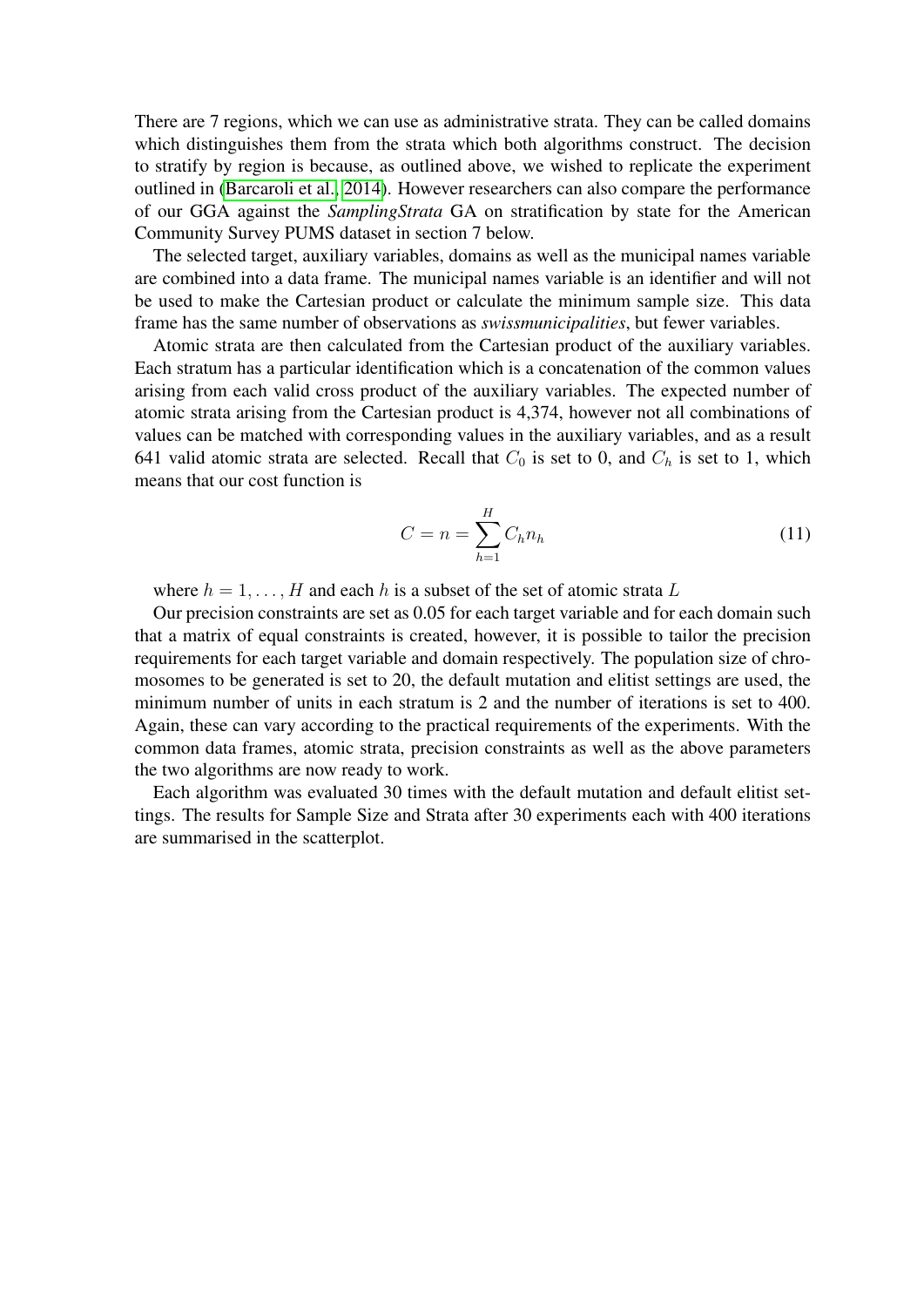

Figure 6.1: *Scatterplot of Results for Strata v Sample size for GA and GGA after 30 experiments*

The scatterplot clearly shows that the GGA returns a smaller sample size to the GA for these settings. The median for the GGA, 246, is 25% lower than that for the GA, 328. We can conclude that for the above experiments the GGA yields lower sample size than the GA in 30 tests where the precision constraints were 0.05 for each target variable and for each domain, the default mutation and elitist settings are used, the population size of chromosomes was 20 and the number of iterations was 400.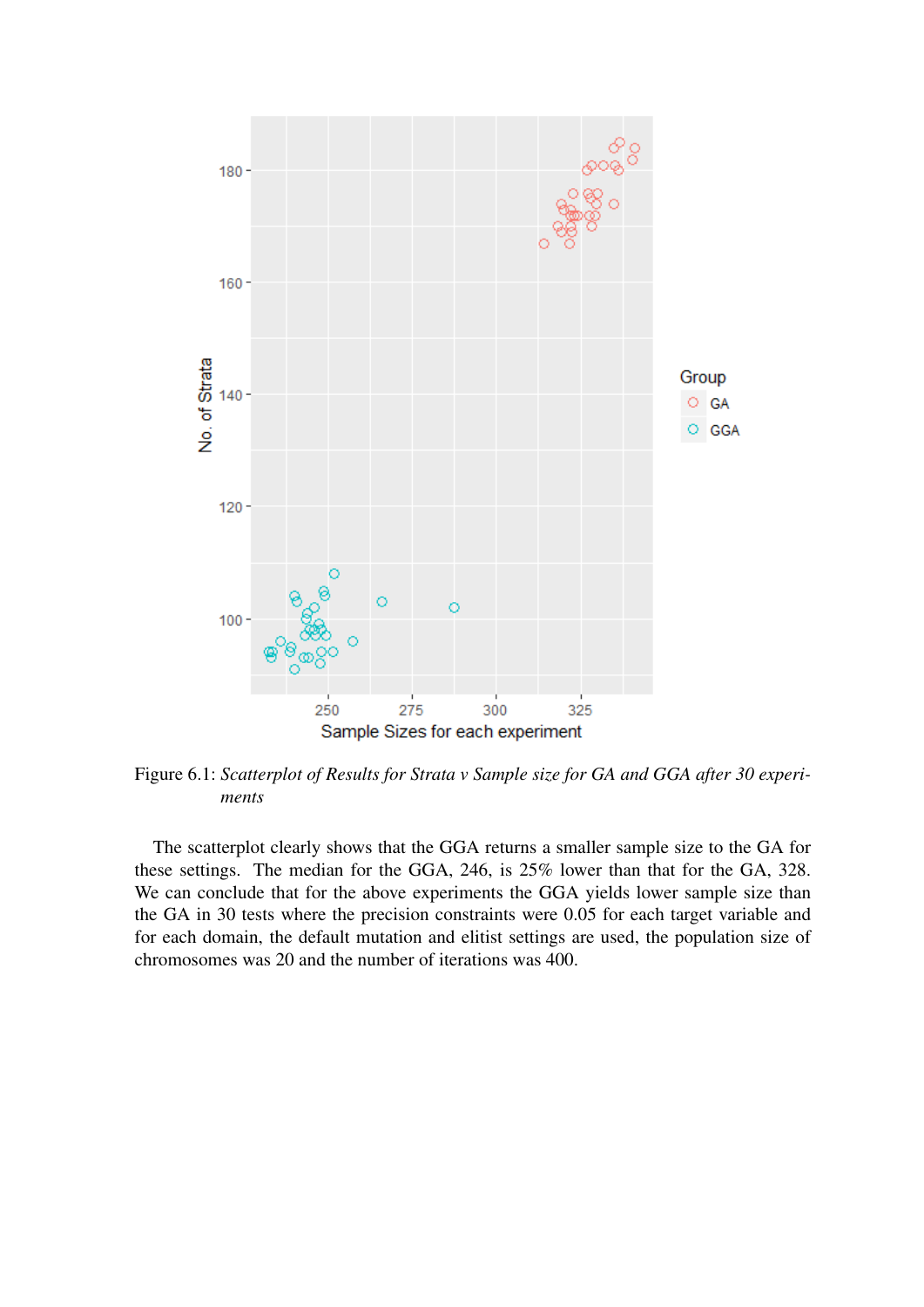## **7 A comparison of the algorithms where the optimum solution is known**

There are differences between the mean sample size for each genetic algorithm. The next question is whether the new genetic algorithm can find the global minimum sample size. Another consideration is whether the algorithm has been over-trained on the *swissmunicpalities* data. Will it work on other data? One way of dealing with such questions is to test it on another dataset example where the number of possible partitions is sufficiently small that the new algorithm can be tested to determine whether it finds the minimum sample size. As the algorithm is searching for the minimum sample size through various recombinations of groupings of atomic strata, the more atomic strata there are the more the possible groupings there are. Thus for a large number of atomic strata the number of possible partitions is so large that even with powerful computers it could be quite time consuming.

[\(Barcaroli et al., 2014\)](#page-22-7) use the iris dataset[\(Anderson, 1935;](#page-21-1) [Fisher, 1936;](#page-23-13) [Team, 2015\)](#page-24-12) to demonstrate that the GA they propose can find the optimum stratification i.e. the stratification or grouping of atomic strata which finds the minimum sample size. The iris dataset is small and is widely available. It has 150 observations for 5 variables Sepal Length, Sepal Width, Petal Length, Petal Width and Species. Species is a categorical variable which has three levels, setosa, versicolor and virginica, each of which have 50 observations.

The remaining four variables are continuous measurements for length and width in centimetres. [\(Barcaroli et al., 2014\)](#page-22-7) select Petal Length and Petal Width as variables of interest, i.e. target variables. They select Sepal Length and Species as two auxiliary variables. Sepal Length is continuous and, as is required for the algorithm, is converted to a categorical variable. Therefore there are 8 usable atomic strata for this example. The initial atomic strata are reproduced below:

| <i>Stratum</i>                                                                                                                                    | N                         | М1                                           | M <sub>2</sub>                              | S1                                               | S <sub>2</sub>                                  | X1                                                                                         | X <sub>2</sub>                                               | DOMAIN |
|---------------------------------------------------------------------------------------------------------------------------------------------------|---------------------------|----------------------------------------------|---------------------------------------------|--------------------------------------------------|-------------------------------------------------|--------------------------------------------------------------------------------------------|--------------------------------------------------------------|--------|
| $[4.3; 5.5]$ (1)*setosa<br>$[4.3; 5.5] (1)$ *versicolor<br>$[4.3; 5.5]$ (1)*virginica                                                             | 45<br>6                   | .466667<br>3.583333<br>4.5<br>1.42           | 0.2444444<br>1.1666667<br>1.7<br>0.26       | 0.1712698<br>0.4913134<br>$\Omega$<br>0.1720465  | 0.106574<br>0.2054805<br>$\Omega$<br>0.08       | $[4.3; 5.5]$ (1)<br>$[4.3; 5.5]$ (1)<br>$[4.3; 5.5]$ (1)                                   | setosa<br>versicolor<br>virginica                            |        |
| $[5.5; 6.5]$ (2)*setosa<br>$[5.5; 6.5]$ (2)*versicolor<br>$[5.5; 6.5]$ (2)*virginica<br>$[6.5; 7.9]$ (3)*versicolor<br>$[6.5; 7.9]$ (3)*virginica | 5.<br>35<br>23<br>9<br>26 | 4.268571<br>5.230435<br>4.677778<br>5.876923 | 1.32<br>1.9478261<br>1.4555556<br>2.1076923 | 0.3670511<br>0.3181943<br>0.1930905<br>0.4948253 | 0.1894353<br>0.2887297<br>0.106574<br>0.2285794 | [5.5; 6.5] (2)<br>[5.5; 6.5] (2)<br>[5.5; 6.5] (2)<br>$[6.5; 7.9]$ (3)<br>$[6.5; 7.9]$ (3) | setosa<br>versicolor<br>virginica<br>versicolor<br>virginica |        |

*Table 7.1 : Reproduction of table of atomic strata for estimating the minimum sample size for the target variables of iris dataset as found in [\(Barcaroli et al., 2014\)](#page-22-7), P.379*

where:

 $M_g$  refer to the means for the corresponding  $Y_g$  values in each atomic stratum  $l_k$  $S_g$  refer to the population standard deviations for the corresponding  $Y_g$  values in each atomic stratum  $l_k$ 

N *in the table above* refers to the number of records in each atomic stratum  $l_k$  (not to be confused with  $N$  the number of records in the entire population.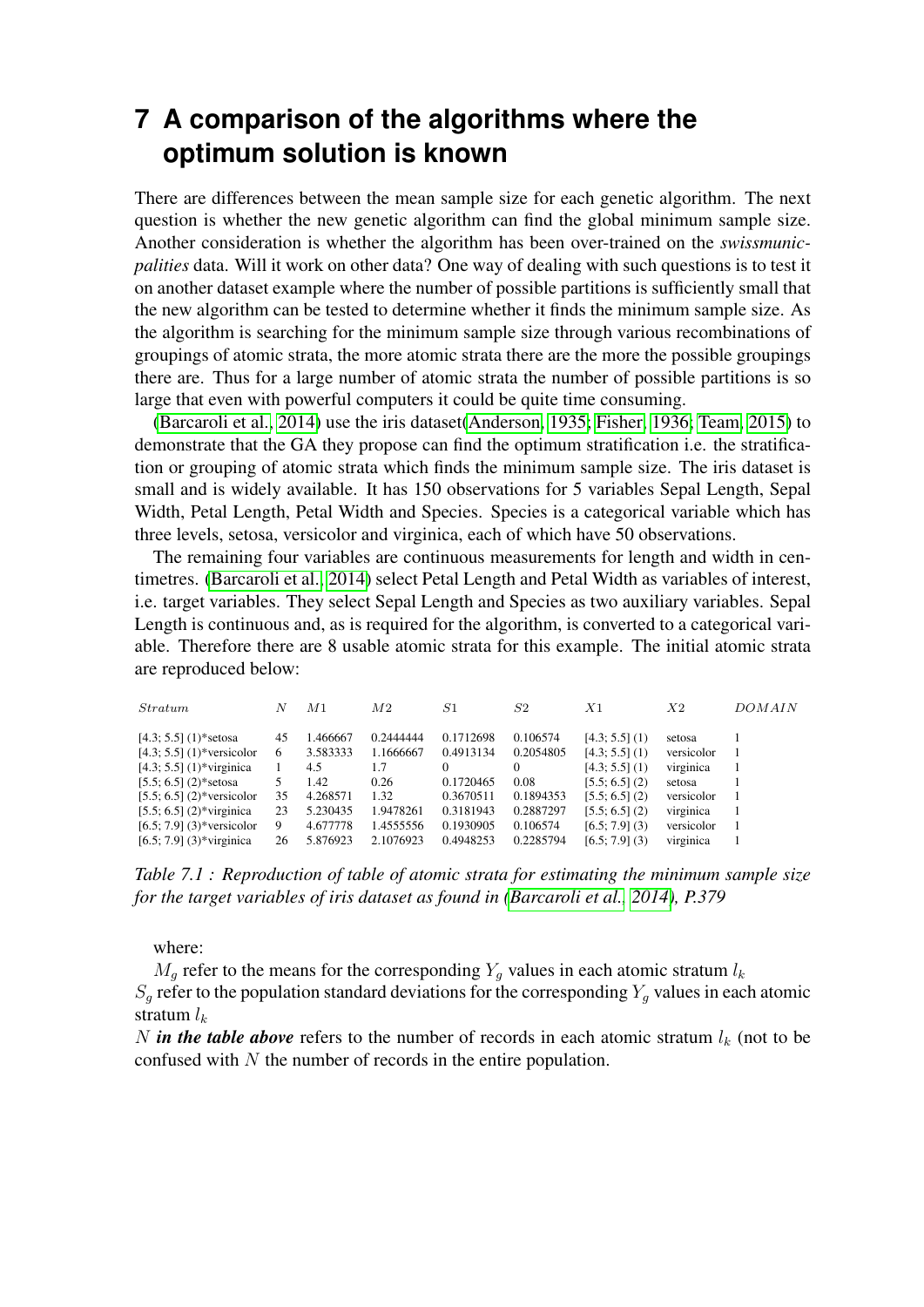There are 4,140 possible partitions of the 8 atomic strata. Consequently, it is possible to test the sample size for the entire search space using the *bethel.r* function. This has already been done[\(Ballin and Barcaroli, 2013\)](#page-22-11) and the minimum sample size is known to be 11.

This test can be used to determine whether the new genetic algorithm correctly finds the minimum sample size without exploring the entire search space. The fixed cost is set as equal to 0 and the average cost of observing a unit in stratum h is set equal to 1. The cost of a solution, is therefore equal to the sample size. The minimal sample size is the optimal solution. The precision constraints for the two target variables are set to 0.05.

$$
\min \qquad C = n = \sum_{h=1}^{H} n_h
$$
\n
$$
\text{s.t. } CV(T_g) \leq 0.05 \tag{12}
$$

The population size is set to 10 chromosomes. The elitism rate for the generational algorithms is set to 0.2 and the mutation probability to 0.05. For these tests the *bethel.r* function will search for the minimum sample size, in integers rather than real numbers, for the grouping of atomic strata in each chromosome in the population. The chromosomes will then be ranked by sample size in ascending order.

Accordingly the elite chromosomes are taken into the next iteration and the remaining chromosomes are generated using the recombination method for each algorithm.

The formula below calculates the number of new chromosomes generated over the course of each algorithm:

$$
N_{Chrom} = \left( N_P + (N_P - E) \cdot (N_{iters} - 1) \right) \tag{13}
$$

where  $N_{Chrom}$  is the number of chromosomes generated by generational algorithm,  $N_P$ is the population size,  $E$  is the number of elite chromosomes and  $N_{iters}$  is the number of iterations.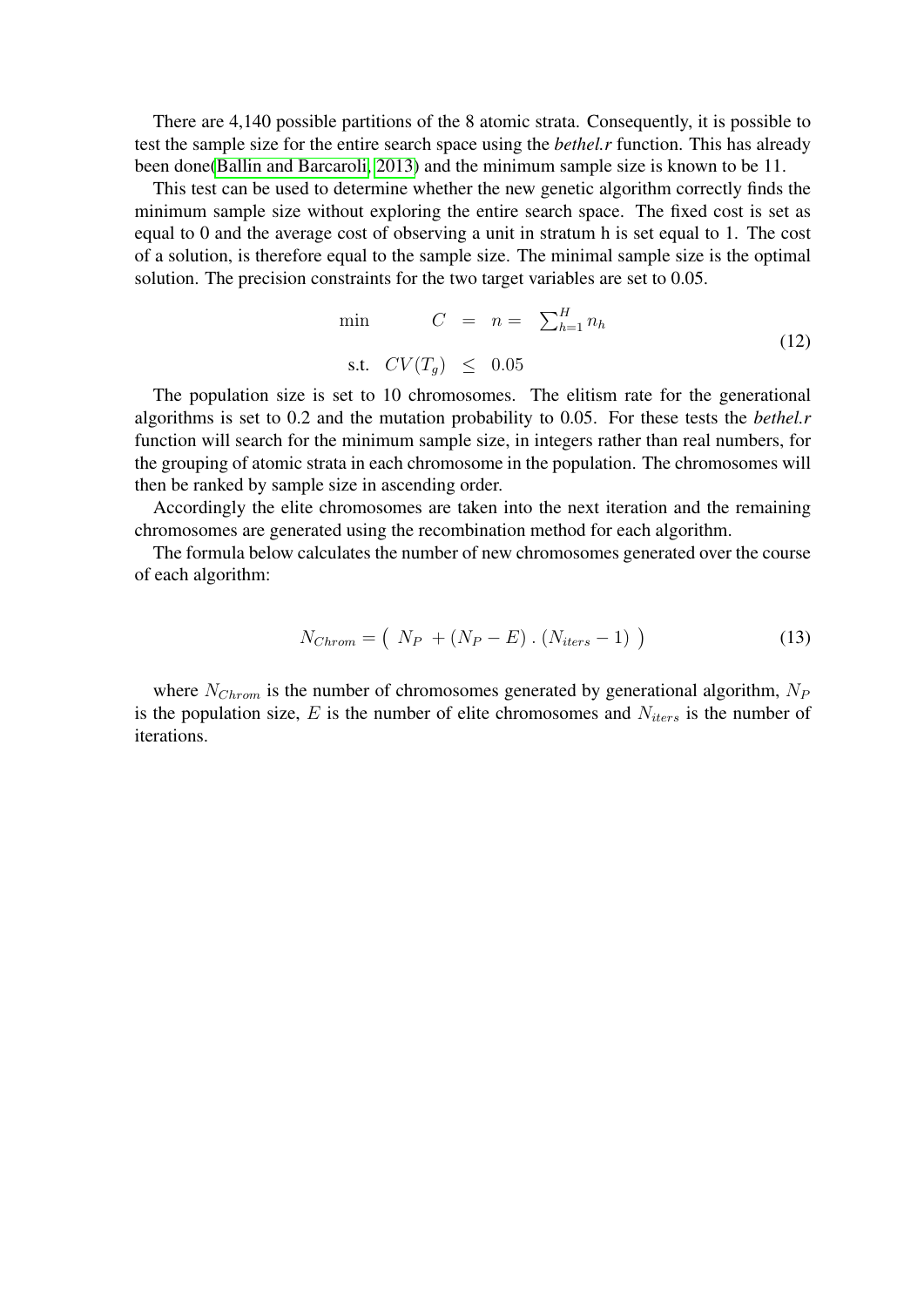

Figure 7.1: *Boxplot of Chromomomes generated to find n=11 for GA and GGA after 30 experiments*

Figure 7.1 indicates that the grouping genetic algorithm finds the optimal solution more often than the genetic algorithm with fewer chromosomes generated. These results also demonstrate that the new algorithm has been shown to work on a different dataset to the training data set and can find the optimum solution.

The *evalSolution.r* function in *SamplingStrata* is used to take 50 samples from the population frame when the grouping or stratification that yields the optimal sample size is applied. The average of the coefficients of variations provides the expected precision value which is compared with the accuracy constraints of 0.05 for each target variable that were set with objective function.

The results are displayed in Table 7.2, and suggest that both algorithms achieve precisions for the two target variables that are within the constraints of 0.05.

| (a) GA   |         | (b) GGA  |          |
|----------|---------|----------|----------|
| CV1      | CV2     | CV1      | CV2      |
| 0.027601 | 0.04967 | 0.027777 | 0.042311 |

*Table 6.3 : Expected CVs for GA and GGA after 50 samples*

## **8 2015 American Community Survey Public Use Microdata**

The United States has been conducting a decennial census since 1790. In the 20th century censuses were split into long and short form versions. A subset of the population was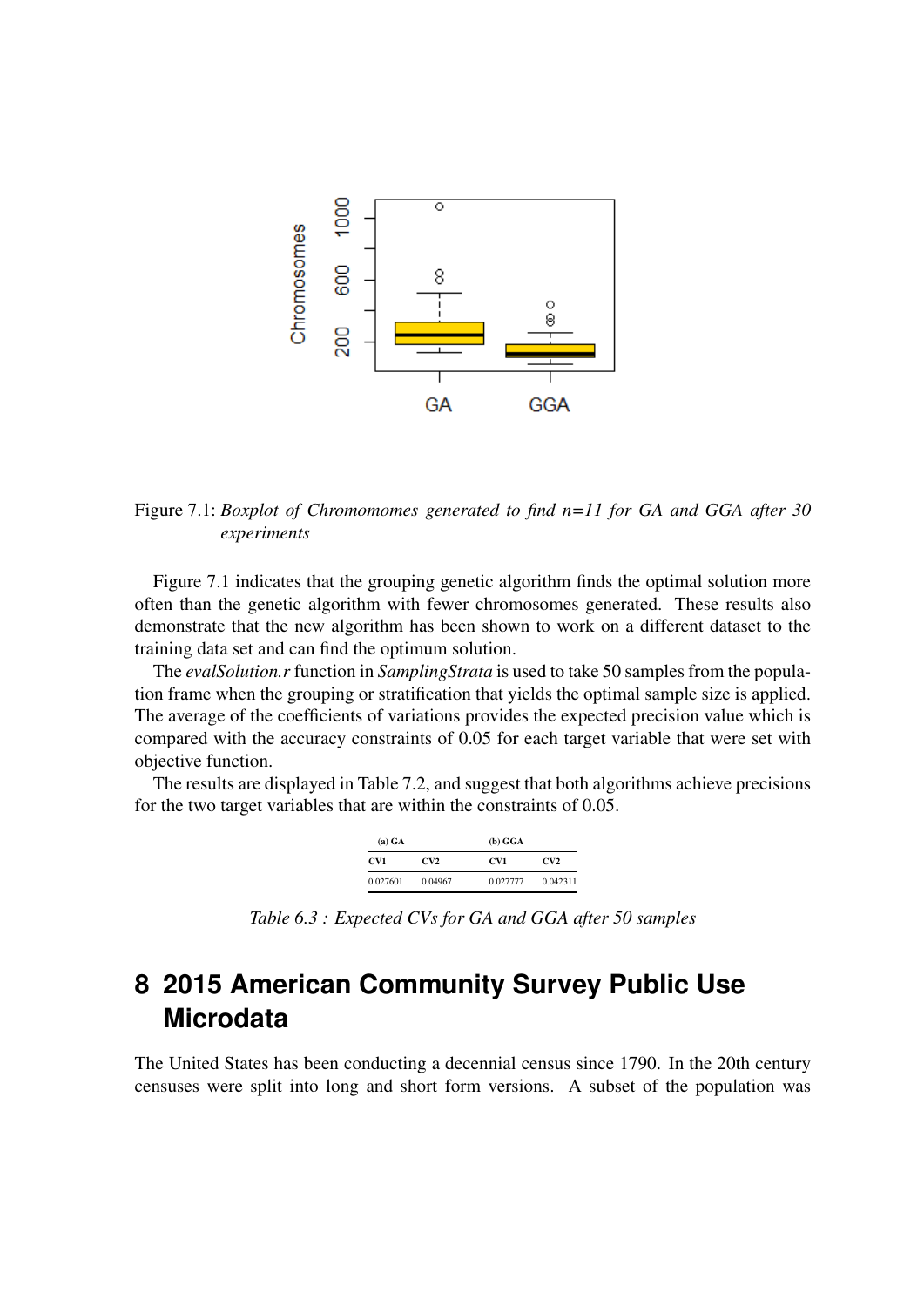required to answer the longer version of the census, with the remainder answering the shorter version. After the 2000 census the longer questionnaire became the annual American Community Survey(ACS)[\(Bureau, 2017c\)](#page-22-13). The 2015 ACS Public Use Microdata Sample (PUMS) file is a sample of actual responses to the American Community Survey (ACS) representing 1% of the US population. The dataset contains variables which represent nearly every question in the survey. There are also new variables which are derived from multiple survey responses after the survey. The PUMS file contains 1,496,678 records each of which represents a unique housing unit or group quarters. There are 235 variables. The full data dictionary is available in [Bureau](#page-22-14) [\(2017a\)](#page-22-14). The PUMS data contains records for which there are missing values for some variables. We would like to start with a population complete sampling frame and our approach to deal with missing values is as follows.

We selected the following to be target variables.

- 1. Household income (past 12 months)
- 2. Property value
- 3. Selected monthly owner costs
- 4. Fire/hazard/flood insurance (yearly amount).

The following auxiliary variables were selected :

- 1. Units in structure
- 2. Tenure
- 3. Work experience of householder and spouse
- 4. Work status of householder or spouse in family households
- 5. House heating fuel
- 6. When structure first built.

The auxiliary variables were categorical, so no clustering technique was needed.

Once the target and auxiliary variables were selected, a subset of the PUMS data for which all values were present for all selected variables were present was then read into R. This subset had 619,747 records.

In keeping with the above analysis on the *swissmunicipalities* data the upper limits for the Coefficients of Variation for the target variables were set to 0.05. Similarly, 30 experiments were conducted for each algorithm. The cost of a solution is equal to the sample size. The minimal sample size is the optimal solution. The population size was set to 20, the number of iterations was set to 400, elitism was set to be 20%, and the default mutation probability was used.

Table 7.2 shows the mean sample size and strata for each of the algorithms. It is clear that the generational grouping genetic algorithm has produced significantly lower sample sizes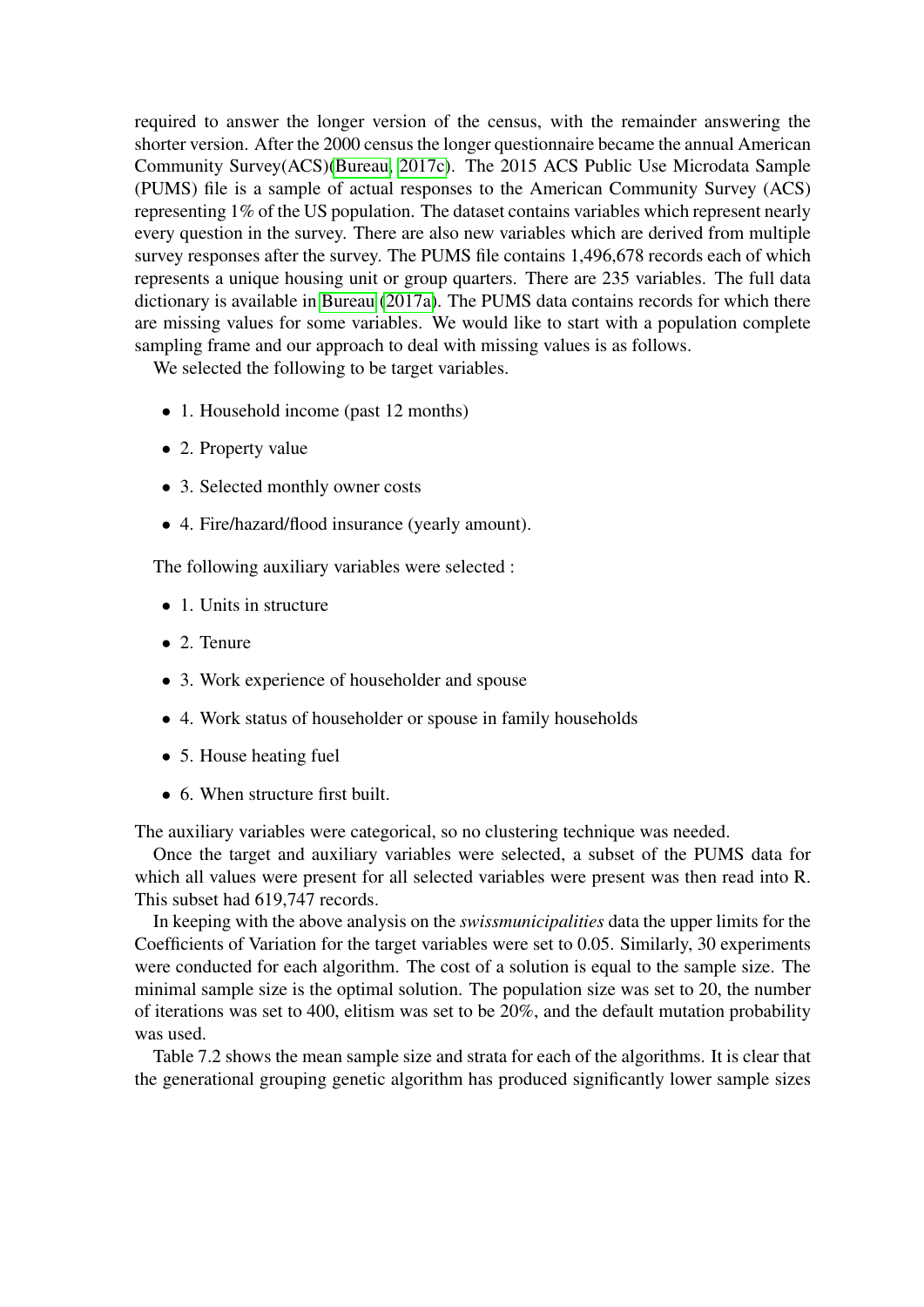to the genetic algorithm. The mean sample size given by the grouping genetic algorithm is 17,547 which is 80% lower than that for the genetic algorithm, 91,121. The mean number of strata, 1,830, which was found by the GGA, is 96% lower than the mean 49,722 found by the GA.

For illustration purposes only, estimated savings are tabulated using the most recent available average sampling costs from the 2013 American Community Survey [\(Administration,](#page-21-2) [2017\)](#page-21-2). The assumption is that the average sampling costs would be the same for the survey specifications tested in the above experiments. In Table 7.3 a saving of \$5 million could be attained.



*Table 7.1 : Mean sample size and strata for the GA and the GGA*

| ACS<br>Year<br>Survey | <b>Budget (\$ million)</b> | Sample Size | Average Cost per Sampling Unit (\$ million) | <b>Difference in Sample Sizes</b> | million<br>Savings |
|-----------------------|----------------------------|-------------|---------------------------------------------|-----------------------------------|--------------------|
| 2013                  |                            | i40.000     | J6831                                       | 9.31 ه                            | 02057<br>J.VZ7J14  |

*Table 7.2 : Budget and sample size for the 2013 edition of the ACS*

#### **Performance of the Genetic Algorithms**

The convergence plots below show the significant impact the default mutation probability for these experiments has on the performance of the algorithms. The convergence plots are for the output for the first experiment ran for each algorithm. The black line represents the best or lowest sample size for the population in each iteration, whereas the red line represents the mean sample size for the population in each iteration.



Figure 8.1: *Convergence plots for Sample Size after the 1st experiment for GA and GGA*

The GA appears to be performing steadily with the default mutation probability and does not appear to have reached a local minimum. The GGA appears to have reached a local or global minimum very quickly. The results of the algorithms might be improved by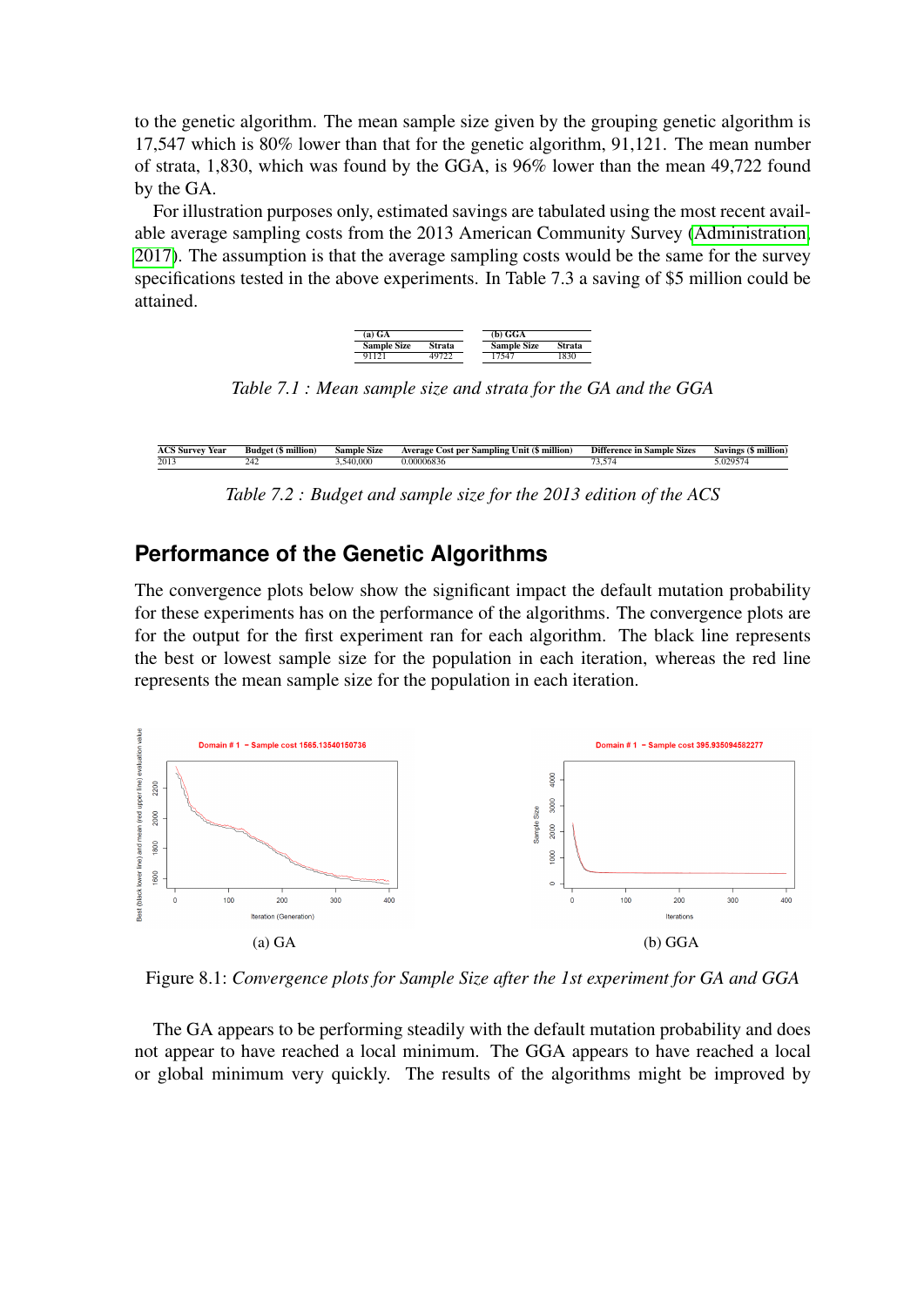optimising the mutation settings. Nonetheless for the small population size of 20 and after only 400 iterations it has shown significant savings on sample size when compared to the *SamplingStrata* genetic algorithm.

## **9 Further Tests**

We have thus far demonstrated that both algorithms can find the optimum solution and that as datasets get bigger and the Cartesian products of the auxiliary variables get more complex the grouping genetic algorithm converges on a local minimum faster than the original genetic algorithm. Indeed as can be seen from Figure 8.1 the GGA appears to have converged on a solution in less than 100 iterations, whereas the GA appears to be still in descent. We will now compare the performance of the GGA with the GA on alternative sampling frames using 100 iterations, with the other starting parameters remaining the same. We hope the results will further corroborate our claim that our GGA can more efficiently partition the atomic strata than the GA.

### **9.1 Kaggle Data Science for Good challenge Kiva Loans data**

The online crowdfunding platform kiva.org provided a dataset of loans issued to people living in poor and financially excluded circumstances around the world over a two period for a Kaggle Data Science for Good challenge. The dataset has 671,205 unique records.

We selected these target variables:

- 1. term in months
- 2. lender count
- 3. loan amount

We then used the following auxiliary variables:

- 1. sector
- 2. currency
- 3. activity
- 4. region
- 5. partner id

to create atomic strata. The domain for this experiment was country code. For these variables we removed any records with missing values. We then proceeded to remove any countries with less than 10 records from the sampling frame. This resulted in a sampling frame with 614,361 records. We again used 100 iterations, along with the default starting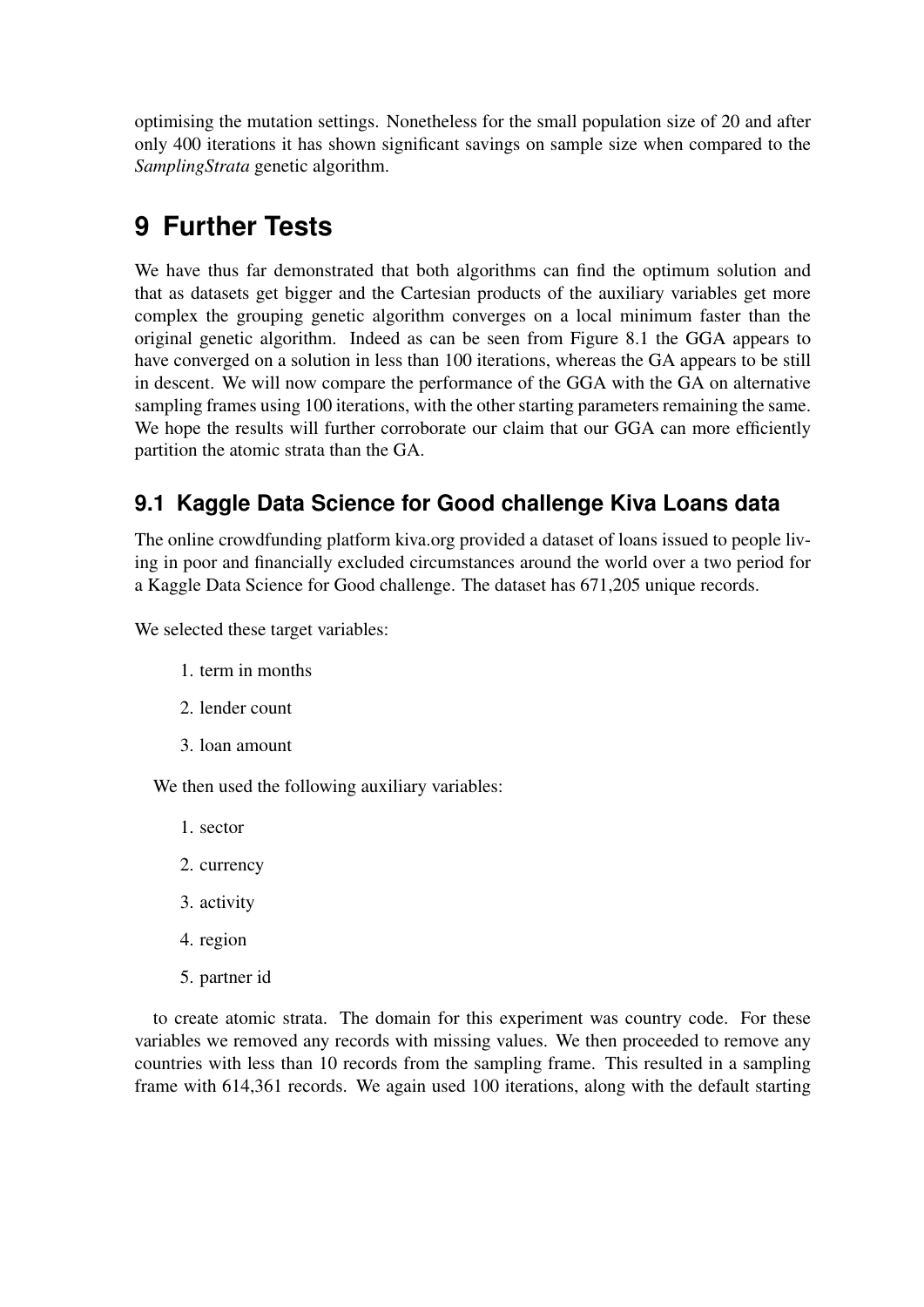parameters, i.e. Coefficients of Variation of 0.05, the cost of a solution is equal to the sample size, the population size was set as 20, elitism was 20% and we again used the default mutation probability. The variable country\_code was selected as domain of which there were 73 unique entries. The algorithms were searching for the smallest sample size for each of these.

| <b>GA</b> |             | GGA |      |                                                          |        |
|-----------|-------------|-----|------|----------------------------------------------------------|--------|
|           |             |     |      | Sample size Strata Sample size Strata Sample size strata |        |
| 78018     | 43030 11963 |     | 1793 | 84.67%                                                   | 95.83% |

The above table shows an 84.67% in sample size and a 95.83% reduction in the number of strata after 100 iterations.

#### **9.2 UN Commodity Trade Statistics data**

Kaggle also hosts a copy of the UN Statistical Division Commodity Trade Statistics data. Trade records are available from 1962. We took a subset of data for the year 2011 and removed records with missing observations. This resulted in a data set with 351,057 records

We selected the following target variable

1. trade\_usd

The variable trade\_usd refers to the value of trade in USD. We then selected the following auxiliary variables:

- 1. commodity
- 2. flow
- 3. category

The variable commodity is a categorical description of the type of commodity, e.g. Horses, live except pure-bred breeding. The variable flow describes whether the commodity was an import, export, re-import or re-export. The variable category describes the category of commodity, e.g. silk or fertilisers. The 171 categories of country or area were selected as domains. The same parameters were used.

| <b>GA</b> |              | GGA | Reduction                                                |        |
|-----------|--------------|-----|----------------------------------------------------------|--------|
|           |              |     | Sample size Strata Sample size Strata Sample size strata |        |
| 288638    | 191000 84181 |     | 16555 70.84\%                                            | 91.33% |

This data example was a subset of the commodity trade statistics data for 2011. It had less records than ACS or Kiva loans data. We need to be mindful of the smaller number of records and the greater number of domains. However, there was a 70.84% reduction in sample size and a 91.33% reduction in strata after 100 iterations.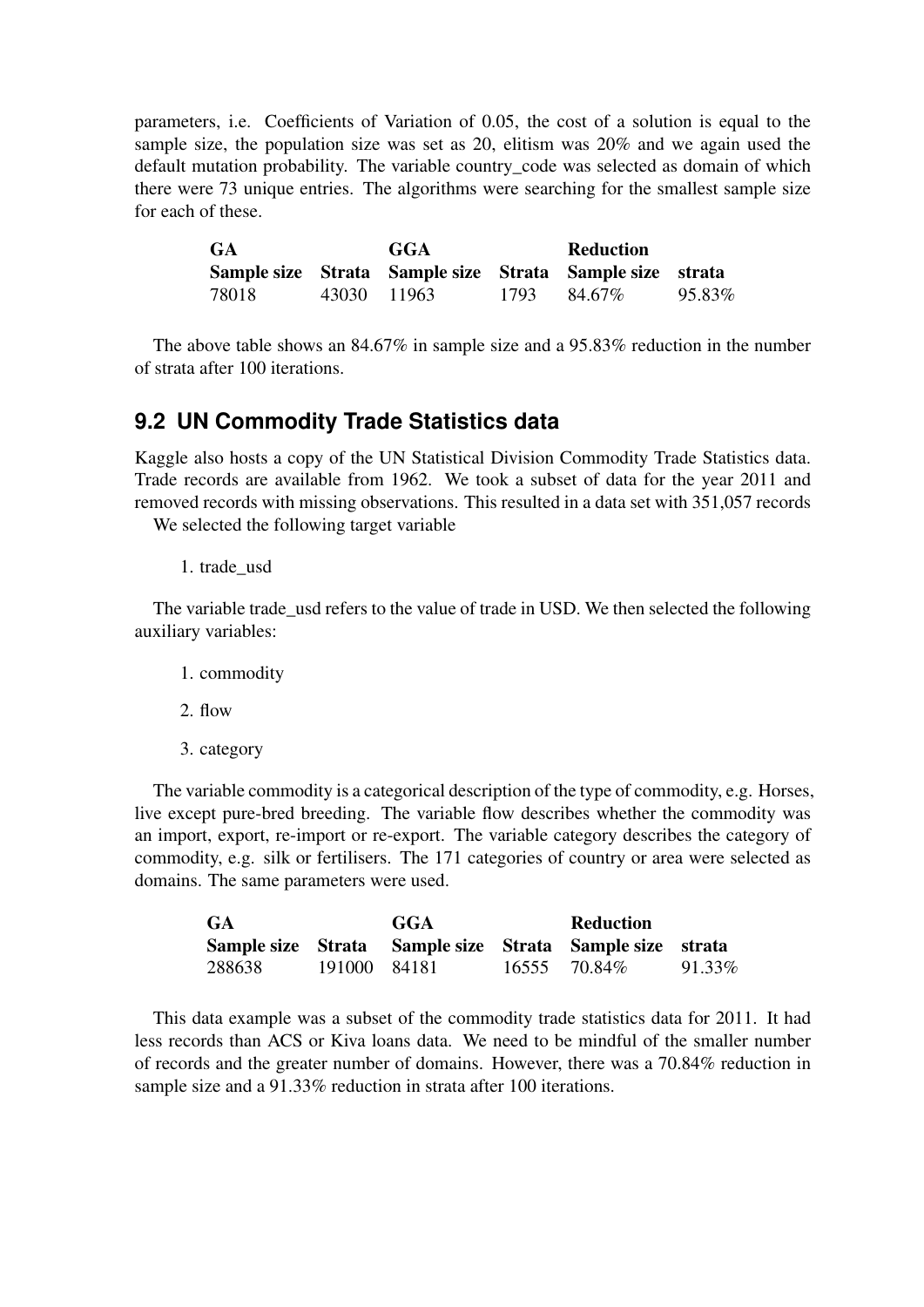#### **9.3 2000 US census data**

The Integrated Public Use Microdata Series extract is a 5% sample of the 2000 US census data [Ruggles et al.](#page-24-15) [\(2017\)](#page-24-15). The file contains 6,184,483 records. The US Census Data will be very similar to the American Community Survey data as the latter is an annual version of the former. As census data tends to be used as sampling frames for household surveys, we thought it would be interesting to compare the algorithms on the US census data for a different year to the ACS and for different target and auxiliary variable combinations.

The one target variable in this test is usually a key focus of household surveys.

#### 1. Total household income

We used the following information as auxiliary variables (note these are variables which are likely available in administrative data):

- 1. Annual property insurance cost
- 2. Annual home heating fuel cost
- 3. Annual electricity cost
- 4. House value

The house value variable (VALUEH) reports the midpoint of house value intervals (e.g. 5,000 is the midpoint of the interval of less than 10,000), so we have treated it as a categorical variable. As with the 2015 ACS Public Use Microdata Sample (PUMS) dataset we have taken a subset for which all values are present. For example we have removed all records where values for total household income are not applicable. The concept was to create a dataset where there was no missing values which could be used as a sampling frame to compare both algorithms. This has resulted in a subset with 627,611 records. The domain for this experiment was Census region and division. As before we have set the starting parameters as follows the upper limit for the Coefficients of Variation is 0.05, the cost of a solution is equal to the sample size, the population size for the algorithms is 20, elitism is retained at 20% and we again used the default mutation probability. The results in table below show the difference in sample size and the number of strata after 100 iterations.

|                           | Sampling frame        |                      | <b>GA</b> solution  |               | <b>GGA</b> solution |               | % Difference in solutions |               |
|---------------------------|-----------------------|----------------------|---------------------|---------------|---------------------|---------------|---------------------------|---------------|
| <b>Division</b>           | <b>Sampling Units</b> | <b>Atomic Strata</b> | <b>Sample sizes</b> | <b>Strata</b> | <b>Sample sizes</b> | <b>Strata</b> | <b>Sample sizes</b>       | <b>Strata</b> |
| <b>New England</b>        | 116,045               | 87.084               | 81,012              | 52.628        | 375.84              | 58            | 99.54%                    | 99.89%        |
| <b>Middle Atlantic</b>    | 183.543               | 138,470              | 130.862             | 86,002        | 415.69              | 75            | 99.68%                    | 99.91%        |
| <b>East North Central</b> | 65,480                | 58,055               | 53,075              | 35,794        | 326.95              | 42            | 99.38%                    | 99.88%        |
| <b>West North Central</b> | 31.408                | 29.413               | 26.525              | 18.248        | 323.60              | 38            | 98.78%                    | 99.79%        |
| <b>South Atlantic</b>     | 97.189                | 83.357               | 76.716              | 51.457        | 439.29              | 49            | 99.43%                    | 99.90%        |
| <b>East South Central</b> | 21.631                | 20.429               | 18.256              | 12,500        | 450.06              | 62            | 97.53%                    | 99.50%        |
| <b>West South Central</b> | 22.582                | 20.919               | 18.750              | 12.730        | 406.92              | 39            | 97.83%                    | 99.69%        |
| Mountain                  | 26,765                | 25,041               | 22.161              | 14.791        | 350.33              | 30            | 98.42%                    | 99.80%        |
| <b>Pacific</b>            | 62,968                | 54,864               | 50.136              | 33.653        | 357.21              | 49            | 99.29%                    | 99.85%        |
| <b>Total</b>              | 627.611               | 517.632              | 477,493             | 317.803       | 3.445.88            | 442           | 99.28%                    | 99.86%        |

The results show a sample size of 3,446 for the GGA and a sample size of 477,493 for the GA after 100 iterations. This represents a 99.28% difference in sample size due to the efficiency gained by retaining good groupings of atomic strata employed by the GGA over the traditional method of random splitting of good groups used by the GA.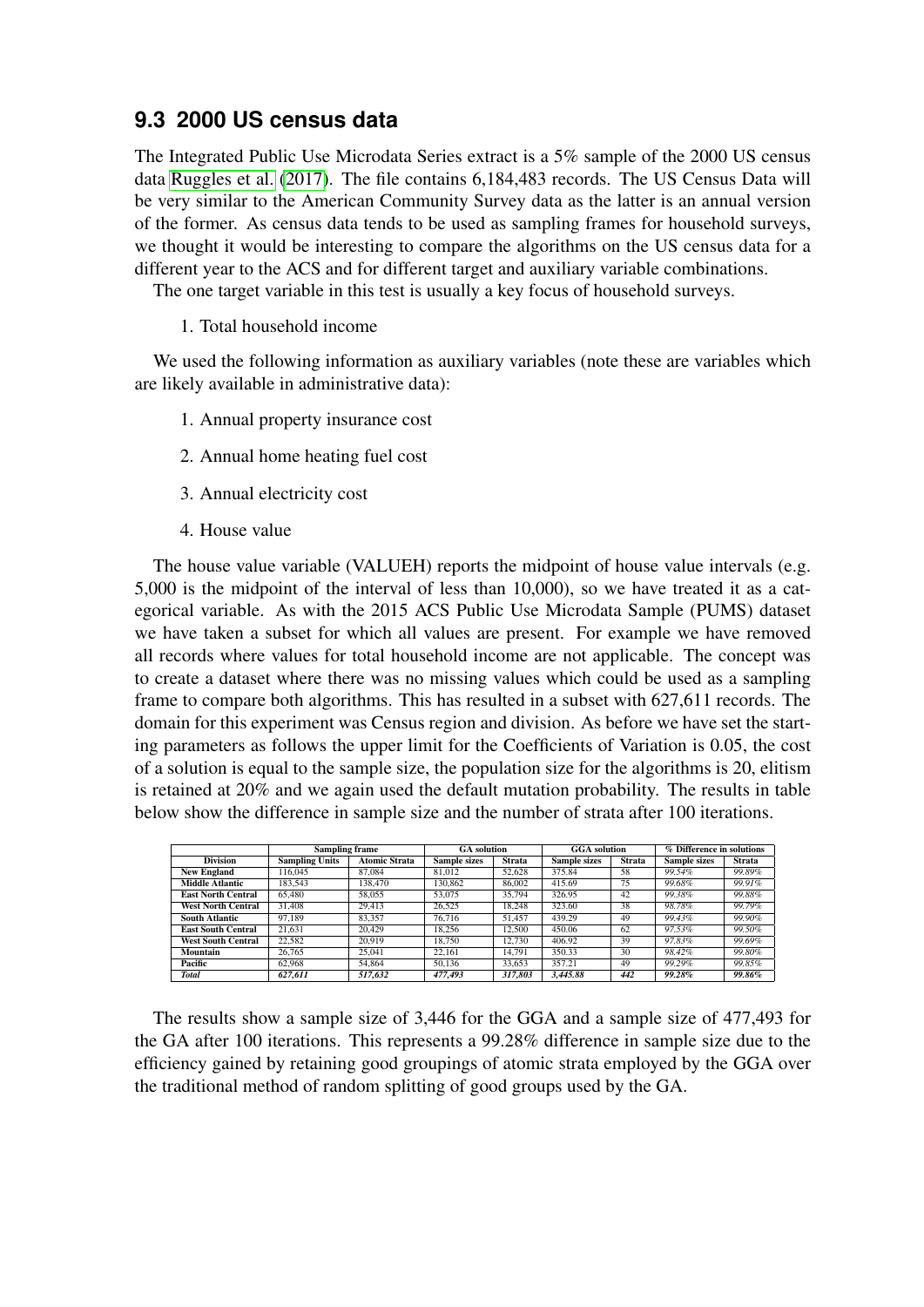## **10 Processing times**

Our GGA was proposed and developed so that it would work with the rest of the functions in *SamplingStrata*. Therefore the rest of the functions in the package remained unchanged. This includes the function the *bethel.r* function which evaluates the fitness of chromosomes in every iteration and is computationally expensive. Because the same function was evaluating chromosomes for each algorithm, the processing times were largely the same for all experiments on the above three datasets. The experiments were run on three different computers, one with Windows 10 and the other two with Ubuntu 14.04. Two computers were laptops and one was a desktop PC. All computers had 8GB RAM. For the 2015 American Flow Survey (ACS) Public Use Microdata (PUM) dataset, the experiments took approximately 30 days per genetic algorithm. Any improvement in processing time will mean that the increased number of iterations that can be run for the same time cost, could facilitate further searching of the universe of solutions and could provide further cost savings.

After we developed the GGA we then started work on making the evaluation algorithm faster. We searched for bottlenecks in bethel.r using the R *lineprof* package. Our analysis of results suggested that the function within bethel.r called chromy appears to take the bulk of computational time. A further examination reveals that chromy contains a while loop with a default setting of 200 iterations. Furthermore bethel. r itself can be run on each candidate solution in any population on a dataset of any functional size (which we have the computation power to process) for any number of iterations. Bigger datasets will take longer to process. We felt performance could made faster by converting bethel R algorithm into to C++ and then intergrating the C++ version into R using the *Rcpp* package.

| <b>Dataset</b>                        | <b>Records</b> | <b>Domains</b> | <b>Atomic</b><br><b>Strata</b> | Bethel/<br>microseconds | BethelRcpp2018/<br>microseconds | Speed-up<br>Factor |
|---------------------------------------|----------------|----------------|--------------------------------|-------------------------|---------------------------------|--------------------|
| iris                                  | 150            |                |                                | 2684.7715               | 143.1335                        | 18.76              |
| swissmunicipalities                   | 2896           |                | 641                            | 99916.17                | 10749.51                        | 9.29               |
| <b>American Community Survey 2015</b> | 619747         | 51             | 123007                         | 565278500               | 47858200                        | 11.81              |
| <b>US Census Data 2000</b>            | 627611         | Q              | 517632                         | 2686771                 | 1303667                         | 2.06               |
| Kiva Loans Data                       | 614361         | 73             | 84897                          | 826297710               | 82894480                        | 9.97               |
| <b>UN Commodity Trade Data 2011</b>   | 351057         | 171            | 350895                         | 139749810               | 87555870                        | 1.60               |

The table shows the median time taken to run the bethel algorithm one hundred times for the datasets we used to conduct our analysis. Our results show that the C++ version of bethel is faster than the R version. The speed up could make a practical difference in the number of iterations that can be run in *SamplingStrata* due to the processing times required for *bethel.r*. However, performance will vary according to the size and complexity of the problem (assuming the computer is not devoting memory to other demanding tasks at the same time). The speed up is achieved because C++ communicates at a lower level with the computer than R. However, it is also due to the complexity of the analysis conducted in each for loop as well as the fact that larger data will restrict the available memory .

## **11 Conclusions**

We created a GGA to be an alternative to the *SamplingStrata* GA. We then compared the two algorithms using a number of datasets. Statistical tests show that the mean results for 30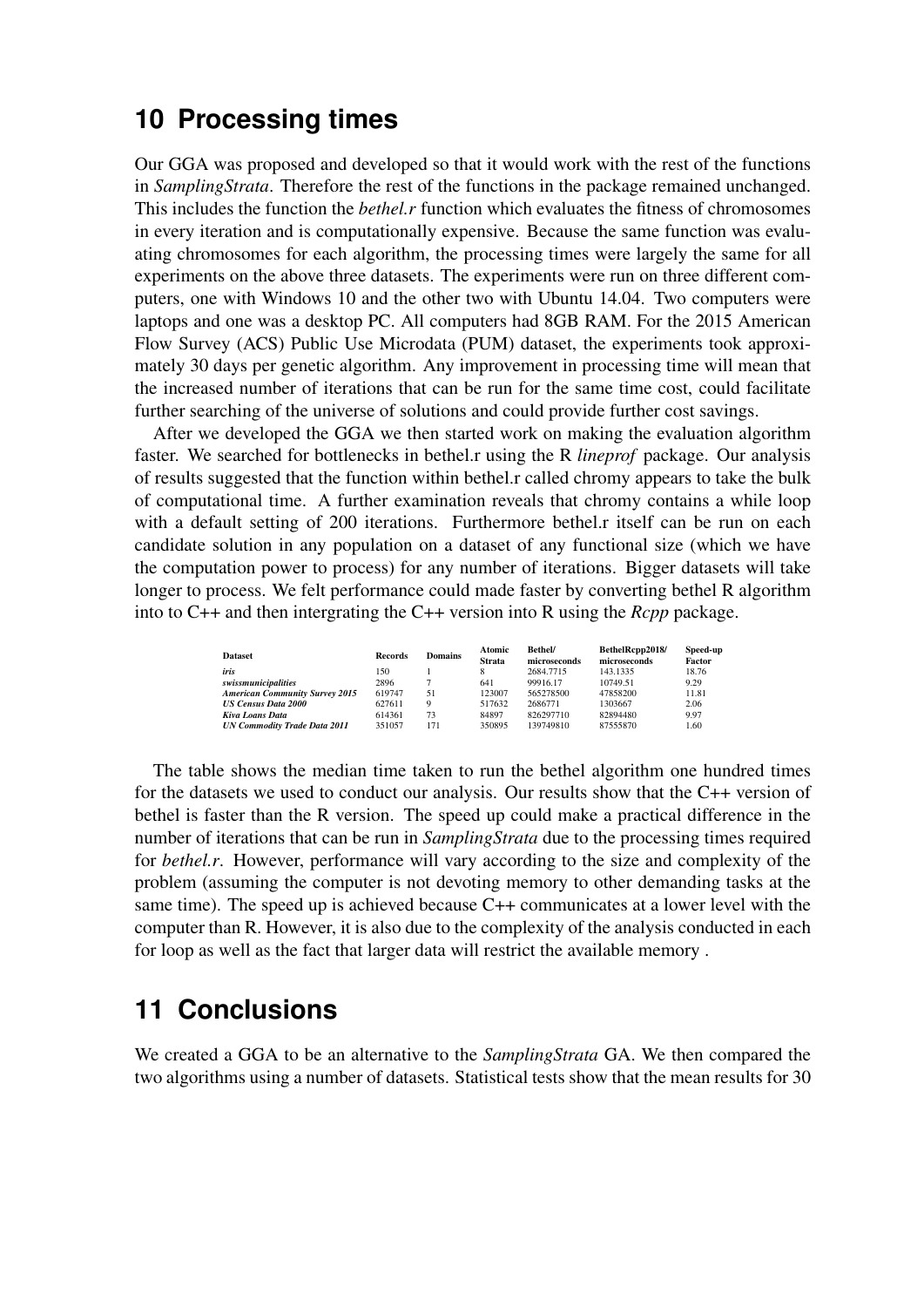tests of the new algorithm are different to 30 tests for the *SamplingStrata* genetic algorithm for the *swissmunicpalities* data.

Furthermore, in the *iris* dataset example they were shown to find the correct results where the solution is known. When an average of 50 samples were selected from the groupings of atomic strata proposed by the GGA for the *iris* data test, the accuracy was on average below the upper constraint. Clear cost savings were achieved with the generational grouping genetic algorithms when compared with the genetic algorithms for the same number of iterations for the 2015 American Community Survey (ACS) Public Use Microdata (PUM) dataset. Additional tests showed a marked reduction in sample size for the Kaggle Kiva Loans data, Kaggle 2011 UN Commmodity Trade data and the US Census 2000 data.

## **12 Further work**

The GGA compares favourably with the GA at finding the correct solution and meeting constraints, but outperforms the GA on larger datasets where the number of iterations has been restricted. This is useful for datasets where the number of iterations has to be constrained owing to computational burden. We have reported faster processing times by integrating the behtel.r function with C++ using the Rcpp package. However, alternative evaluation techniques that will speed up the runtimes of the algorithm could be considered. Further research could also be undertaken into other machine learning techniques for solving this problem. Finally, imputation techniques to fill in missing data and thus create a complete sampling frame could be considered.

## **Acknowledgement**

We wish to acknowledge Steven Riesz of the Economic Statistical Methods Division of the U.S Census Bureau and Brian J Mc Elroy of the Economic Reimbursable Survey Division of the U.S Census Bureau both of whom answered questions which were of assistance in choosing which US Census Bureau data to use. We would also like to thank Giulio Barcaroli and Marco Ballin co-authors of [\(Ballin and Barcaroli, 2013\)](#page-22-11) for independently testing our GGA.

## **References**

- <span id="page-21-2"></span>Administration, E. . S. (2015 (accessed February 15, 2017)). *The Value of the American Community Survey: Smart Government, Competitive Businesses, and Informed Citizens*. http://www.esa.[gov/sites/default/files/the-value-of-the-acs](http://www.esa.gov/sites/default/files/the-value-of-the-acs.pdf).pdf.
- <span id="page-21-1"></span>Anderson, E. (1935). The irises of the gaspe peninsula. *Bulletin of the American Iris society 59*, 2–5.
- <span id="page-21-0"></span>Baillargeon, S. and L.-P. Rivest (2009). A general algorithm for univariate stratification. *International Statistical Review 77*(3), 331–344.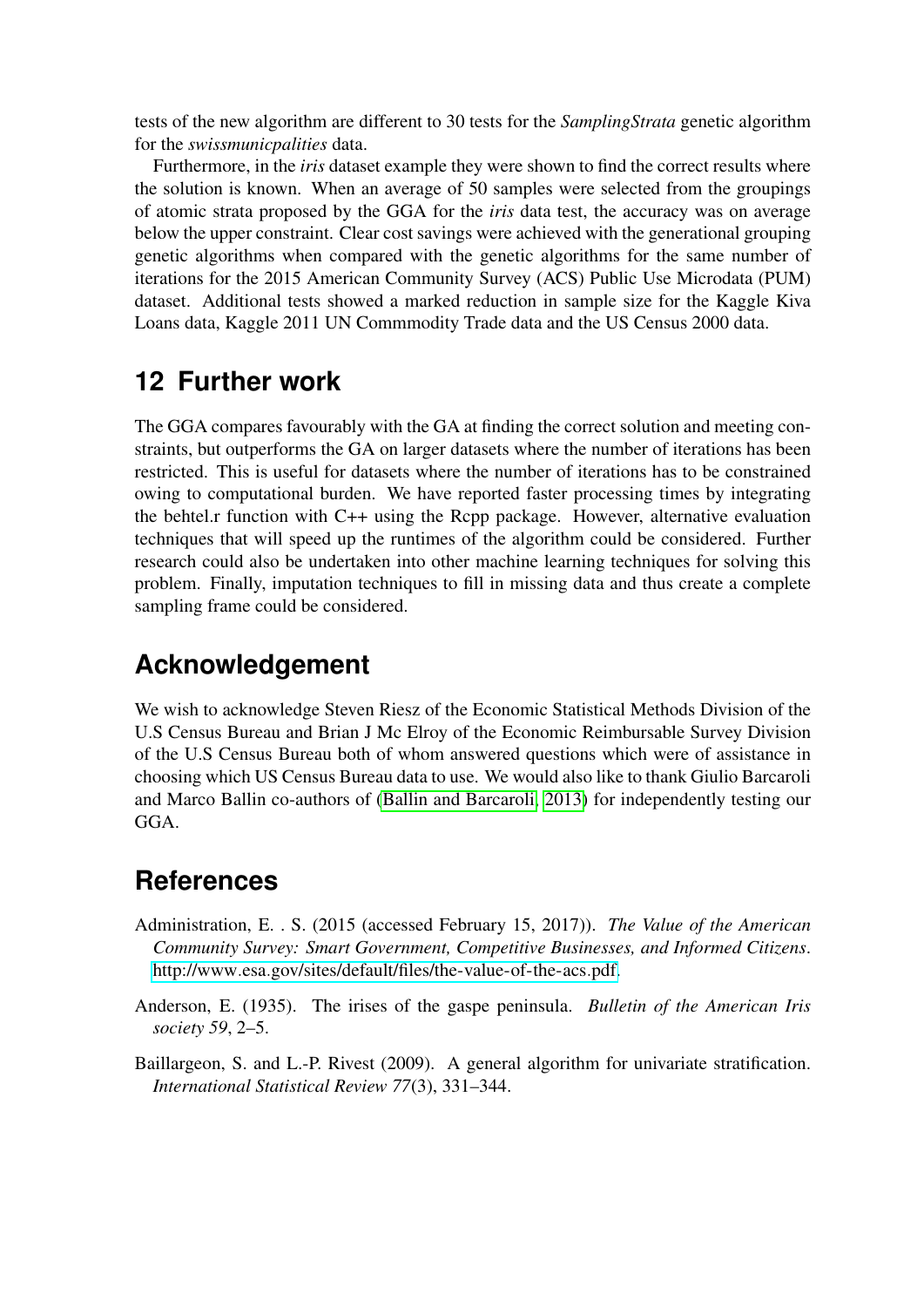- <span id="page-22-9"></span>Baillargeon, S. and L.-P. Rivest (2011). The construction of stratified designs in r with the package stratification. *Survey Methodology 37*(1), 53–65.
- <span id="page-22-11"></span>Ballin, M. and G. Barcaroli (2013). Joint determination of optimal stratification and sample allocation using genetic algorithm. *Survey Methodology 39*(2), 369–393.
- <span id="page-22-7"></span>Barcaroli, G. et al. (2014). Samplingstrata: An R package for the optimization of stratified sampling. *Journal of Statistical Software 61*(4), 1–24.
- <span id="page-22-10"></span>Benedetti, R., G. Espa, and G. Lafratta (2005). A tree-based approach to forming strata in multipurpose business surveys.
- <span id="page-22-3"></span>Bethel, J. (1989). Sample allocation in multivariate surveys. *Survey methodology 15*(1), 47-57.
- <span id="page-22-2"></span>Bethel, J. W. (1985). *An optimum allocation algorithm for multivariate surveys*. American Statistical Proceedings of the Survey Research Methods, Section, 209-212.
- <span id="page-22-13"></span>Bureau, U. C. (2013 (accessed February 15, 2017)c). *American Community Survey Information Guide*. http://www.census.[gov/content/dam/Census/programs-surveys/acs/about/](http://www.census.gov/content/dam/Census/programs-surveys/acs/about/ACS_Information_Guide.pdf) ACS Information Guide.pdf.
- Bureau, U. C. (2014 (accessed February 15, 2017)b). *American Community Survey Design and Methodology*. http://www2.census.[gov/programs-surveys/acs/methodology/](http://www2.census.gov/programs-surveys/acs/methodology/design_and_methodology/acs_design_methodology_report_2014.pdf) [design\\_and\\_methodology/acs\\_design\\_methodology\\_report\\_2014](http://www2.census.gov/programs-surveys/acs/methodology/design_and_methodology/acs_design_methodology_report_2014.pdf).pdf.
- <span id="page-22-14"></span>Bureau, U. C. (2016 (accessed February 15, 2017)a). *2015 ACS PUMS DATA DIC-TIONARY*. http://www2.census.[gov/programs-surveys/acs/tech\\_docs/pums/data\\_dict/](http://www2.census.gov/programs-surveys/acs/tech_docs/pums/data_dict/PUMSDataDict15.pdf) [PUMSDataDict15](http://www2.census.gov/programs-surveys/acs/tech_docs/pums/data_dict/PUMSDataDict15.pdf).pdf.
- <span id="page-22-4"></span>Chromy, J. R. (1987). Design optimization with multiple objectives. *Proceedings of the Survey Research Methods Section*.
- <span id="page-22-1"></span>Cochran, W. G. (1977). Sampling techniques 3. pp. 89.
- <span id="page-22-12"></span>Cortez, P. (2014). *Modern optimization with R*. Springer.
- <span id="page-22-0"></span>Dalenius, T. (1950). The problem of optimum stratification. *Scandinavian Actuarial Journal 1950*(3-4), 203–213.
- <span id="page-22-8"></span>Dalenius, T. and J. L. Hodges Jr (1959). Minimum variance stratification. *Journal of the American Statistical Association 54*(285), 88–101.
- <span id="page-22-5"></span>Day, C. (2006). Application of an evolutionary algorithm to multivariate optimal allocation in stratified sample designs. In *2006 Proceedings of the American Statistical Association*. Citeseer.
- <span id="page-22-6"></span>Day, C. D. (2010). A multi-objective evolutionary algorithm for multivariate optimal allocation. *Section on Survey Research Methods-JSM 2010*, 3351–3358.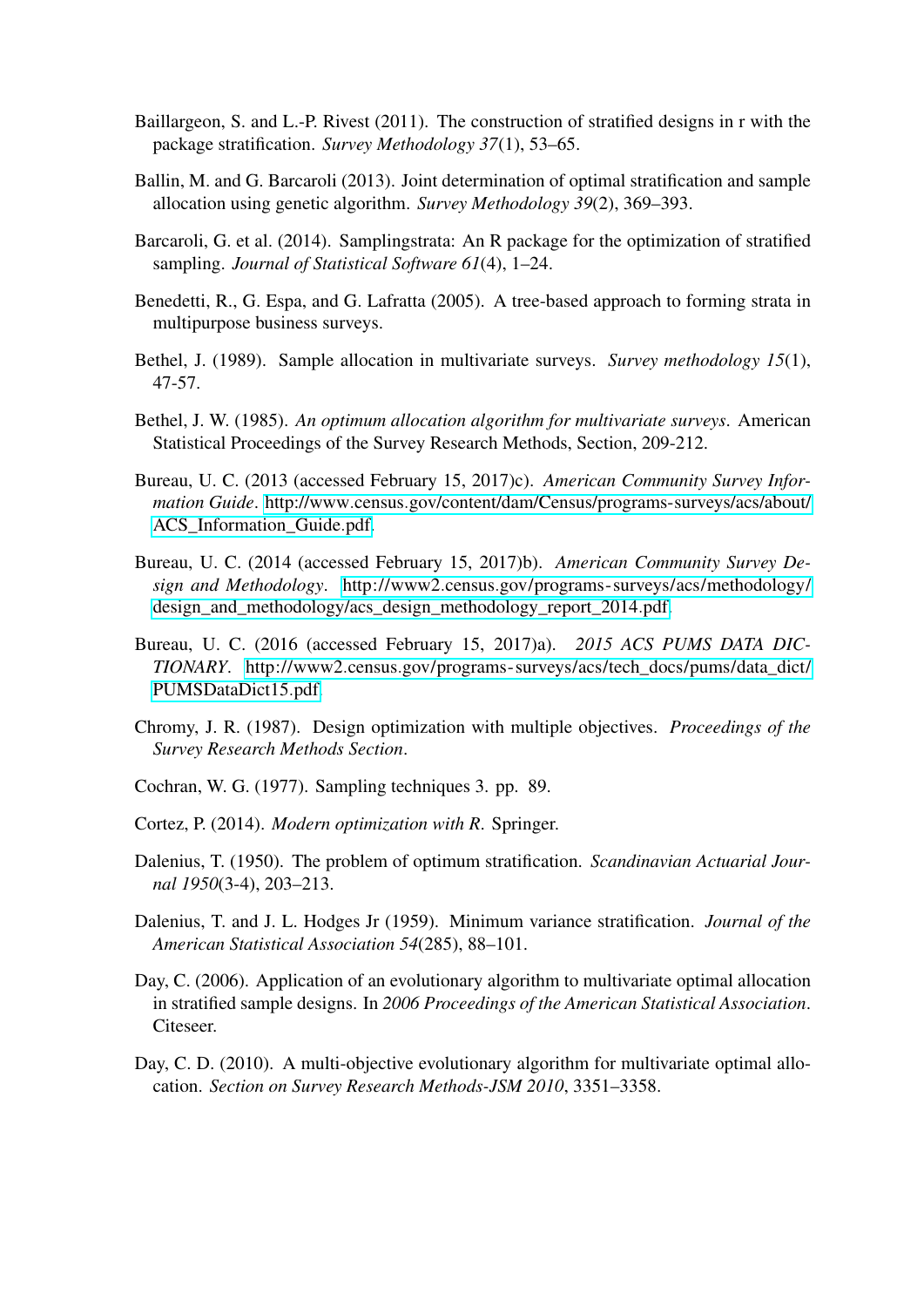- <span id="page-23-2"></span>Díaz-García, J. A. and L. U. Cortez (2008). Multi-objective optimisation for optimum allocation in multivariate stratified sampling. *Survey Methodology 34*(2), 215–222.
- <span id="page-23-10"></span>Falkenauer, E. (1998). *Genetic algorithms and grouping problems*. John Wiley & Sons, Inc.
- <span id="page-23-13"></span>Fisher, R. A. (1936). The use of multiple measurements in taxonomic problems. *Annals of eugenics 7*(2), 179–188.
- <span id="page-23-9"></span>P. Galinier, J. K. Hao. Hybrid Evolutionary Algorithms for Graph Coloring. *Journal of Combinatorial Optimization* 3(4):379–397, 1999.
- Gonzalez, J. M. and J. L. Eltinge (2010). Optimal survey design: A review. *Section on Survey Research Methods–JSM 2010*.
- <span id="page-23-5"></span>Gunning, P. and J. M. Horgan (2004). A new algorithm for the construction of stratum boundaries in skewed populations. *Survey Methodology 30*(2), 159–166.
- <span id="page-23-12"></span>Hartigan, J. A. and M. A. Wong (1979). Algorithm as 136: A k-means clustering algorithm. *Journal of the Royal Statistical Society. Series C (Applied Statistics) 28*(1), 100–108.
- <span id="page-23-4"></span>Hidiroglou, M. A. (1986). The construction of a self-representing stratum of large units in survey design. *The American Statistician 40*(1), 27–31.
- <span id="page-23-0"></span>Huddleston, H., P. Claypool, and R. Hocking (1970). Optimal sample allocation to strata using convex programming. *Applied Statistics*, 273–278.
- <span id="page-23-11"></span>James, T., E. Brown, and C. T. Ragsdale (2010). Grouping genetic algorithm for the blockmodel problem. *IEEE Transactions on Evolutionary Computation 14*(1), 103–111.
- <span id="page-23-8"></span>Keskintürk, T. and Ş. Er (2007). A genetic algorithm approach to determine stratum boundaries and sample sizes of each stratum in stratified sampling. *Computational Statistics & Data Analysis 52*(1), 53–67.
- <span id="page-23-3"></span>Khan, M. G., T. Maiti, and M. Ahsan (2010). An optimal multivariate stratified sampling design using auxiliary information: an integer solution using goal programming approach. *Journal of official Statistics 26*(4), 695.
- <span id="page-23-6"></span>Khan, M. G. M., N. Nand, and N. Ahmad (2008). Determining the optimum strata boundary points using dynamic programming. *Survey methodology 34*(2), 205–214.
- Kish, L. (1965). Survey sampling.
- <span id="page-23-1"></span>Kish, L. (1976). Optima and proxima in linear sample designs. *Journal of the Royal Statistical Society. Series A (General)*, 80–95.
- <span id="page-23-7"></span>Kozak, M., M. R. Verma, and A. Zielinski (2007). Modern approach to optimum stratification: Review and perspectives. *Statistics in Transition-new series 8*(2), 223–250.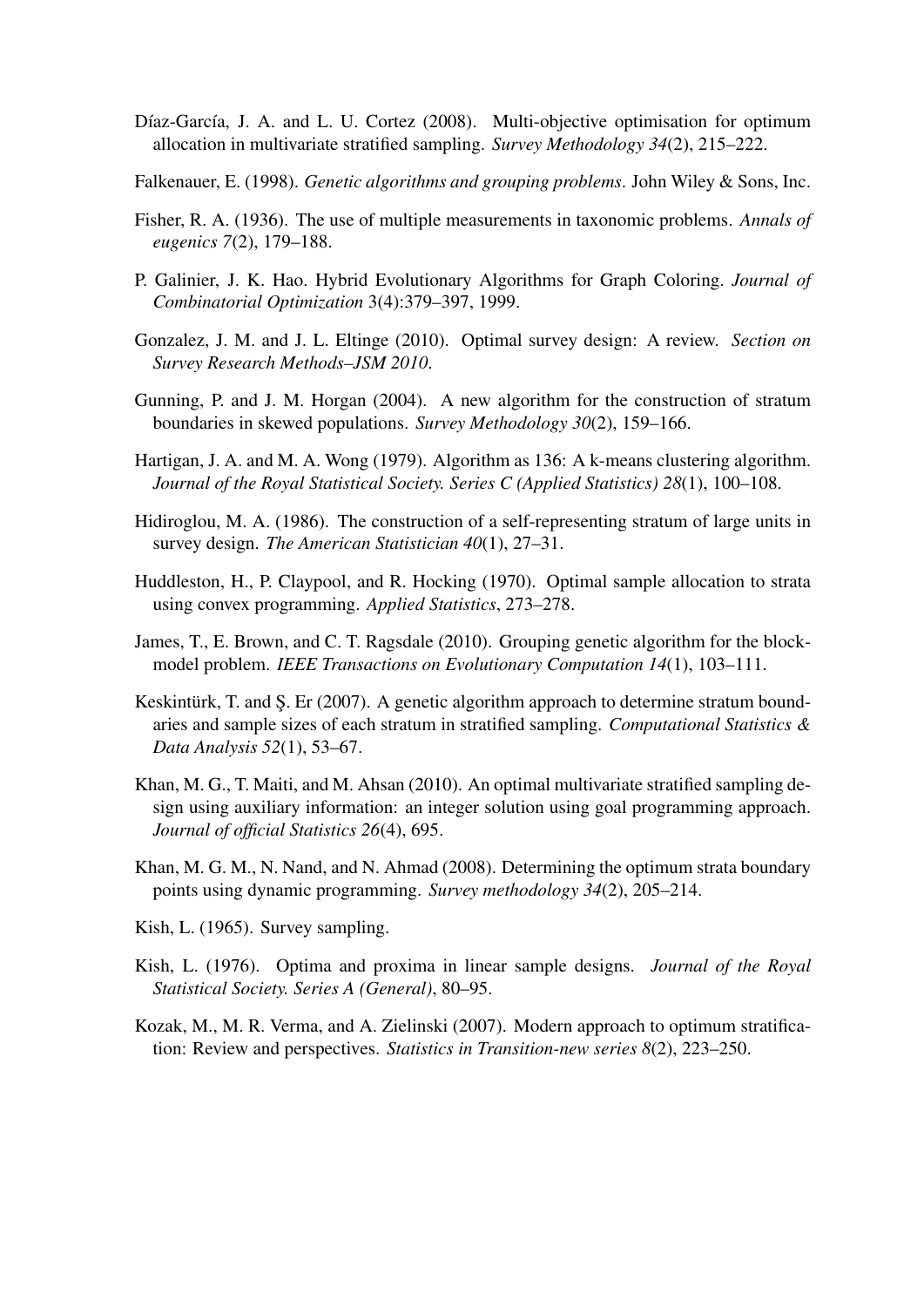- <span id="page-24-2"></span>Kozak, M. and H. Y. Wang (2010). On stochastic optimization in sample allocation among strata. *Metron 68*(1), 95–103.
- <span id="page-24-3"></span>Kozak, M., A. Zieliński, and S. Singh (2008). Stratified two-stage sampling in domains: Sample allocation between domains, strata, and sampling stages. *Statistics & Probability Letters 78*(8), 970–974.
- <span id="page-24-5"></span>Lavallée, P. and M. A. Hidiroglou (1988). On the stratification of skewed populations. *Survey methodology 14*(1), 33–43.
- <span id="page-24-0"></span>Neyman, J. (1934). On the two different aspects of the representative method: the method of stratified sampling and the method of purposive selection. *Journal of the Royal Statistical Society 97*(4), 558–625.
- <span id="page-24-13"></span>M. Pelikan and D. E. Goldberg. Genetic Algorithms, Clustering, and the Breaking of Symmetry. *Proceedings of the Sixth International Conference on Parallel Problem Solving from Nature,* 2000.
- <span id="page-24-4"></span>Singh, R. (1971). Approximately optimum stratification on the auxiliary variable. *Journal of the American Statistical Association 66*(336), 829–833.
- <span id="page-24-1"></span>Stokes, L. and J. Plummer (2004). Using spreadsheet solvers in sample design. *Computational statistics & data analysis 44*(3), 527–546.
- <span id="page-24-12"></span>Team, R. C. (2015). *R A Language and Environment for Statistical Computing*. Vienna, Austria: R Foundation for Statistical Computing. [https://www](https://www.R-project.org/).R-project.org/.
- <span id="page-24-14"></span>Willighagen, E. (2005). Genalg: R based genetic algorithm. *R package version 0.1 1*.
- <span id="page-24-15"></span>Ruggles, S., K. Genadek, R. Goeken, J. Grover, and M. Sobek (2017). Integrated public use microdata series: Version 7.0 [dataset]. minneapolis: University of minnesota, 2017.
- <span id="page-24-6"></span>Lednicki, B. and R. Wieczorkowski (2003). Optimal stratification and sample allocation between subpopulations and strata.
- <span id="page-24-8"></span>Briggs, J., V. Duoba, and S. N. Zealand (2000). *STRAT2D: Optimal bi-variate stratification system*. Statistics New Zealand.
- <span id="page-24-9"></span>Kozak, M. and S. Singh. Application of evolutionary algorithms inmultivariate stratification.
- <span id="page-24-7"></span>Lednicki, B. and R. Wieczorkowski (2003). Optimal stratification and sample allocation between subpopulations and strata. *Statistics in Transition 6*(2), 287–305.
- <span id="page-24-10"></span>Lu, W. and R. R. Sitter (2002). Multi-way stratification by linear programming made practical. *Survey Methodology 28*(2), 199–208.
- <span id="page-24-11"></span>Reddy, K. G., M. G. Khan, and D. Rao (2016). A procedure for computing optimal stratum boundaries and sample sizes for multivariate surveys. *JSW 11*(8), 816–832.